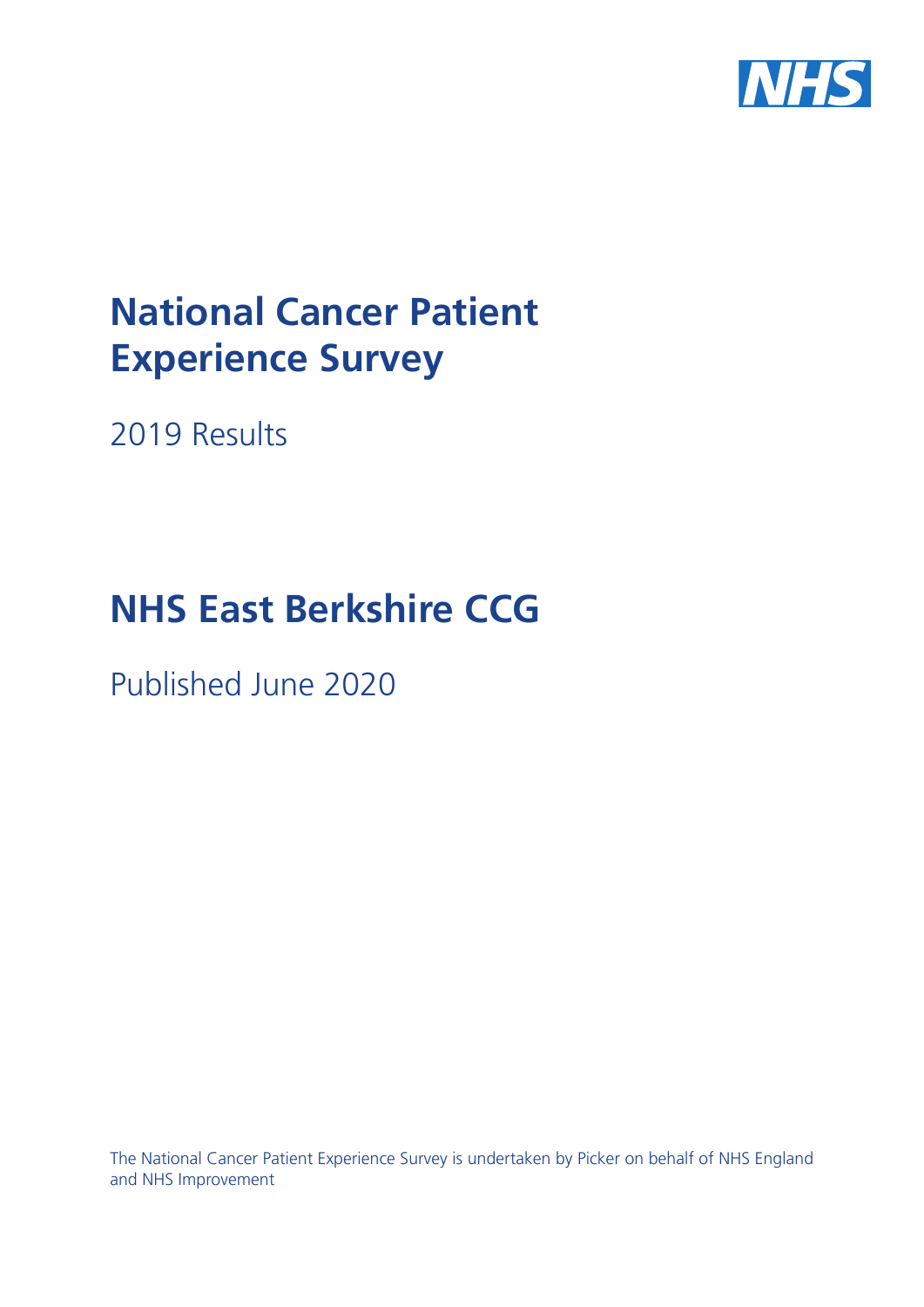# **Executive Summary** Case Mix Adjusted scores

### **Cancer Dashboard Questions**

The following seven questions are included in phase 1 of the Cancer Dashboard developed by Public Health England and NHS England:

Q61. Patient's average rating of care scored from very poor to very good

| $\Omega$ | $\overline{2}$                                                | 3 | 4 | 5 | 6 | 7 | 8   | 9 | 10                                                                                            |
|----------|---------------------------------------------------------------|---|---|---|---|---|-----|---|-----------------------------------------------------------------------------------------------|
|          |                                                               |   |   |   |   |   | 8.7 |   |                                                                                               |
|          |                                                               |   |   |   |   |   |     |   | Q18. Patient definitely involved as much as they wanted in decisions about care and treatment |
|          |                                                               |   |   |   |   |   |     |   | Q19. Patient given the name of a CNS who would support them through their treatment           |
| 78%      | Q20. Patient found it very or quite easy to contact their CNS |   |   |   |   |   |     |   |                                                                                               |
|          |                                                               |   |   |   |   |   |     |   | Q39. Patient always felt they were treated with respect and dignity while in hospital         |
|          | leaving hospital                                              |   |   |   |   |   |     |   | Q41. Hospital staff told patient who to contact if worried about condition or treatment after |
| 57%      | treatment                                                     |   |   |   |   |   |     |   | Q55. General practice staff definitely did everything they could to support patient during    |
|          | Outcide Evnected Denny                                        |   |   |   |   |   |     |   |                                                                                               |

### **Questions Outside Expected Range**

|                                                                                                                    |            | Case Mix Adjusted Scores   |                            |                   |
|--------------------------------------------------------------------------------------------------------------------|------------|----------------------------|----------------------------|-------------------|
|                                                                                                                    | 2019 Score | Lower<br>Expected<br>Range | Upper<br>Expected<br>Range | National<br>Score |
| Q25. Hospital staff told patient they could get free prescriptions                                                 | 90%        | 77%                        | 87%                        | 82%               |
| Q33. Patient had confidence and trust in all the ward nurses treating them                                         | 82%        | 69%                        | 80%                        | 74%               |
| Q34. Patient thought there were always or nearly always enough nurses on duty to care for<br>them                  | 75%        | 58%                        | 71%                        | 64%               |
| Q40. Patient given clear written information about what should or should not do after<br>leaving hospital          | 91%        | 81%                        | 91%                        | 86%               |
| [Q41. Hospital staff told patient who to contact if worried about condition or treatment after<br>leaving hospital | 98%        | 91%                        | 97%                        | 94%               |

|                                                                                                  |            | Case Mix Adjusted Scores   |                            |                   |
|--------------------------------------------------------------------------------------------------|------------|----------------------------|----------------------------|-------------------|
|                                                                                                  | 2019 Score | Lower<br>Expected<br>Range | Upper<br>Expected<br>Range | National<br>Score |
| Q7. Test results explained in completely understandable way                                      | 76%        | 76%                        | 84%                        | 80%               |
| O18. Patient definitely involved as much as they wanted in decisions about care and<br>treatment | 77%        | 77%                        | 85%                        | 81%               |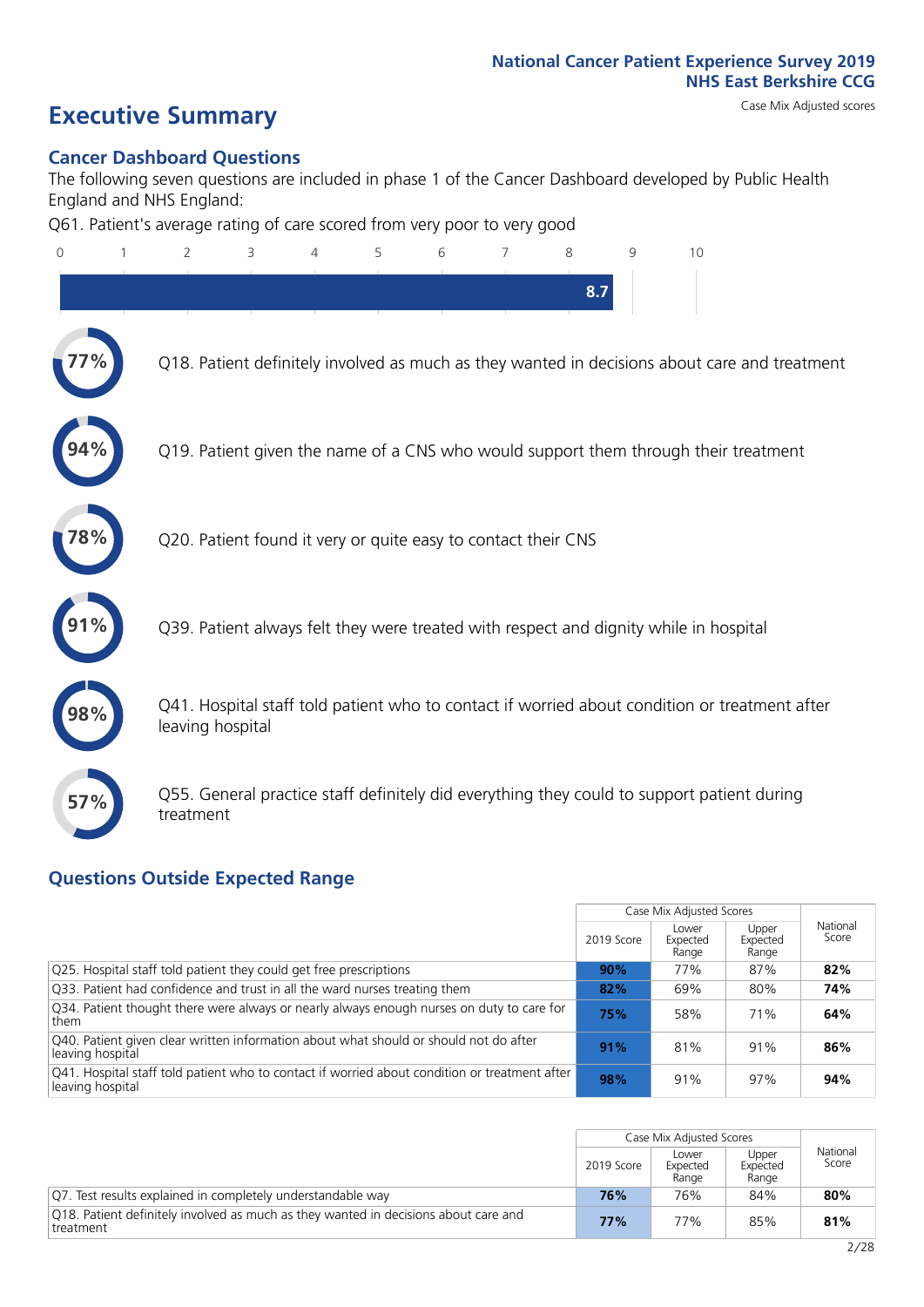|                                                               |            | Case Mix Adjusted Scores   |                            |                   |
|---------------------------------------------------------------|------------|----------------------------|----------------------------|-------------------|
|                                                               | 2019 Score | Lower<br>Expected<br>Range | Upper<br>Expected<br>Range | National<br>Score |
| Q20. Patient found it very or quite easy to contact their CNS | 78%        | 81%                        | 89%                        | 85%               |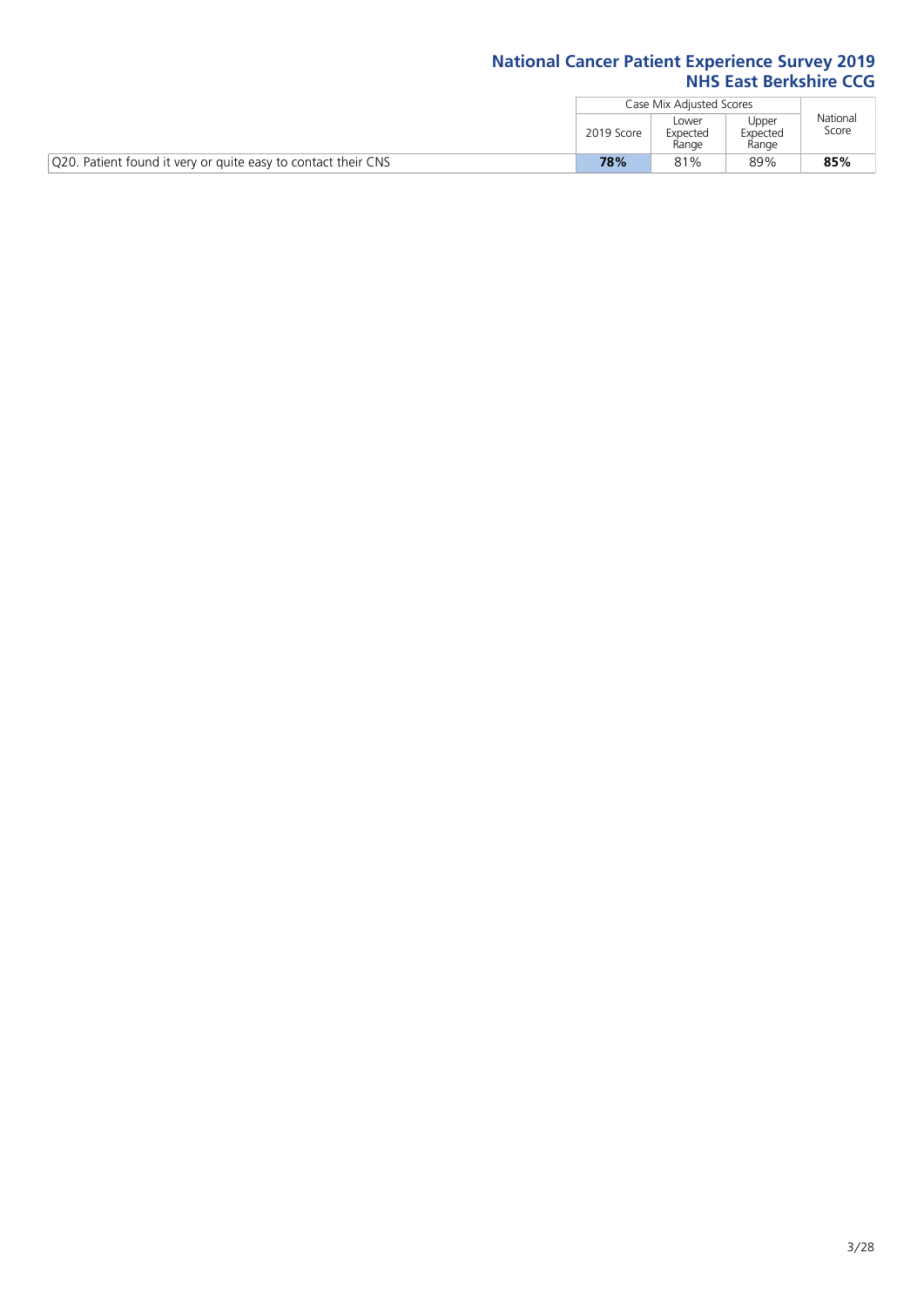## **Introduction**

The National Cancer Patient Experience Survey 2019 is the ninth iteration of the survey first undertaken in 2010. It has been designed to monitor national progress on cancer care; to provide information to drive local quality improvements; to assist commissioners and providers of cancer care; and to inform the work of the various charities and stakeholder groups supporting cancer patients.

The survey was overseen by a national Cancer Patient Experience Advisory Group. This Advisory Group set the principles and objectives of the survey programme and guided questionnaire development. The survey was commissioned and managed by NHS England. The survey provider, Picker, is responsible for designing, running and analysing the survey.

The 2019 survey involved 143 NHS Trusts. Out of 111,366 people, 67,858 people responded to the survey, yielding a response rate of 61%.

# **Methodology**

### **Eligibility, fieldwork and survey methods**

The sample for the survey included all adult (aged 16 and over) NHS patients, with a confirmed primary diagnosis of cancer, discharged from an NHS Trust after an inpatient episode or day case attendance for cancer related treatment in the months of April, May and June 2019. The fieldwork for the survey was undertaken between December 2019 and March 2020.

As in the previous four years, the survey used a mixed mode methodology. Questionnaires were sent by post, with two reminders where necessary, but also included an option to complete the questionnaire online. A Freephone helpline and email was available for respondents to opt out, ask questions about the survey, enable them to complete their questionnaire over the phone and provide access to a translation and interpreting facility for those whose first language was not English.

### **Case-mix adjustment**

Both unadjusted and adjusted scores are presented in this report. Case-mix adjusted scores allows us to account for the impact that differing patient populations might have on results. By using the case-mix adjusted estimates we can obtain a greater understanding of how a CCG is performing given their patient population. The factors taken into account in this case-mix adjustment are gender, age, ethnic group, deprivation, and tumour group.

### **Scoring methodology**

Fifty-two questions from the questionnaire are scored as these questions relate directly to patient experience. For all but one question (Q61), scores are presented as the percentage of positive responses out of all scored responses. For Q61, respondents rate their overall care on a scale of 0 to 10, of which the average was calculated for this question's presented score. The percentages in this report have been rounded to the nearest percentage point. Therefore, in some cases the figures do not appear to add up to 100%.

### **Statistical significance**

In the reporting of 2019 results, appropriate statistical tests have been undertaken to identify unadjusted scores for which the change over time is 'statistically significant'. Thirty-seven scored questions in 2019 have been compared with those of 2018 and a statistically significant change between the two years has been reported where identified.

For the scored questions that are comparable beyond 2018, statistically significant change over the five years has also been reported where identified. A statistically significant difference means that the change in the result is very unlikely to have occurred by sampling variation.

### **Suppression**

### **Question-level suppression**

For scores where the base size per question is  $<$ 21, the score will be suppressed and replaced with an asterisk (\*). The base size will include neutral response options.

### **Double suppression**

If any group within a particular sub-group breakdown (such as the tumour group breakdown) has <21 responses, then the figure for this particular group is suppressed and replaced with an asterisk (\*). If there is only one group within the sub-group breakdown that has <21 respondents, and is therefore suppressed, the group with the next lowest number of respondents is also supressed and replaced with an asterisk (\*) (regardless if it is greater than or less than 21).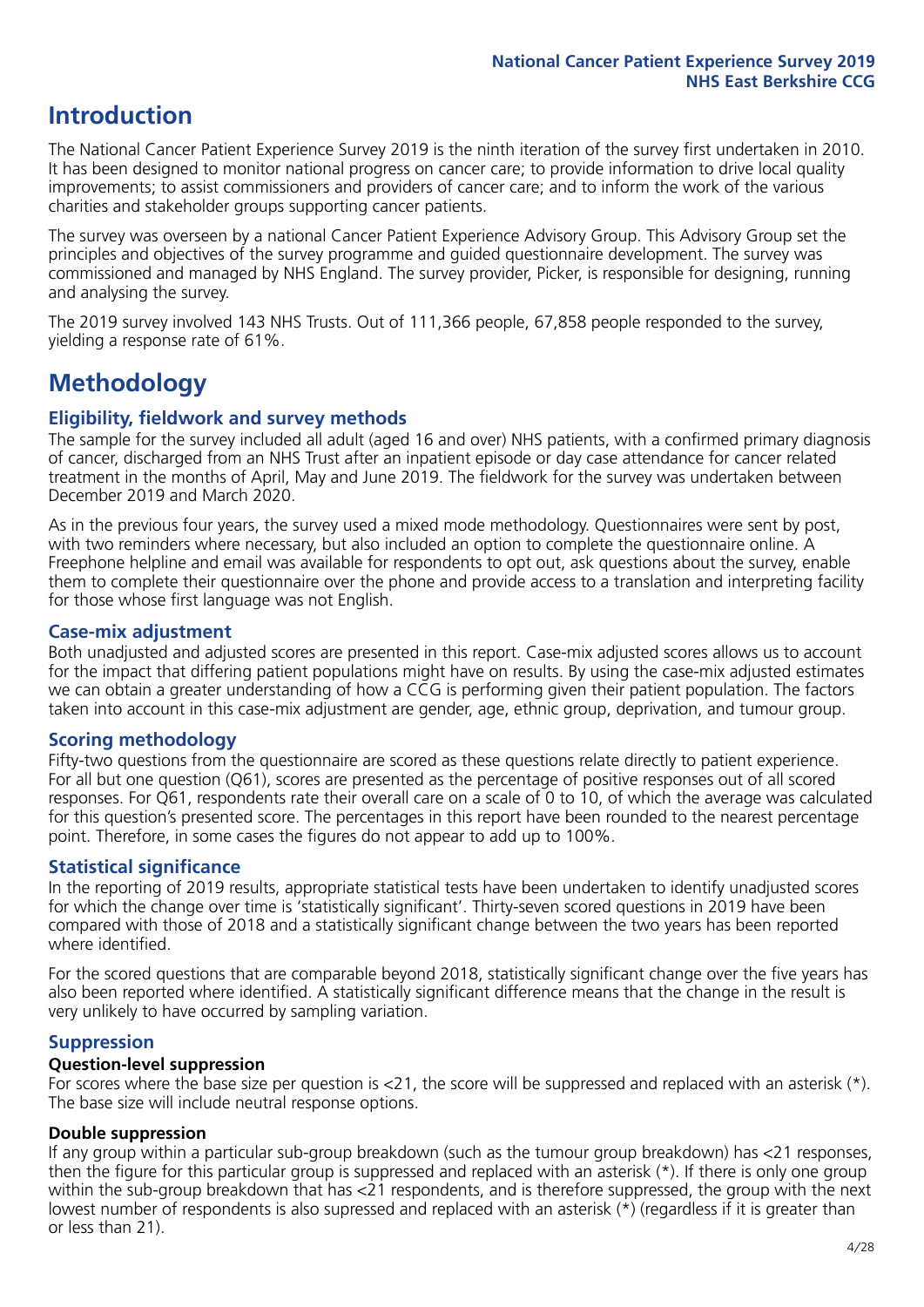## **Understanding the results**

This report shows how this CCG scored for each question in the survey, compared with national results and previous year's results. It is aimed at helping individual CCGs to understand their performance and identify areas for local improvement. Below is a description of the type of results presented within this report and how to understand them.

### **Expected range charts**

The expected range charts in this report show a bar with the lowest and highest score received for each question nationally. Within this bar, an expected range is given (in grey) and a black diamond represents the actual score for this CCG.

CCGs whose score is above the upper limit of the expected range (in the dark blue) are positive outliers, with a score statistically significantly higher than the national mean. This indicates that the CCG performs better than what CCGs of the same size and demographics are expected to perform. The opposite is true if the score is below the lower limit of the expected range (in the light blue); these are negative outliers. For scores within the expected range (in the grey), the score is what we would expect given the CCG's size and demographics.

### **Comparability tables**

The comparability tables show the 2018 and 2019 unadjusted scores for this CCG for each scored question. If there is a significant change from 2018 and 2019 or overall from 2015 to 2019, an arrow will be presented for the direction of change. The adjusted 2019 score will also be presented for each scored question along with the lower and upper expected range and national score. Scores above the upper limit of the expected range will be highlighted dark blue, scores below the lower limit of the expected range will be highlighted light blue, and scores within the lower and upper limit of the expected ranges will be highlighted grey.

### **Tumour type tables**

The tumour type tables show the unadjusted scores for each scored question for each of the 13 tumour groups. The national score for that tumour group is also shown. Unadjusted scores for the same tumour type across different CCGs may not be comparable, as they do not account for the impact that differing patient populations might have on results. Central nervous system is abbreviated as 'CNS' and lower gastrointestinal tract is abbreviated as 'LGT' throughout this report.

### **Year on year charts**

The year on year charts show five columns representing the unadjusted scores of the last five years (2015, 2016, 2017, 2018 and 2019) for each scored question.

#### **Notes on specific questions**

Following the development phase of the 2019 survey, several changes were made to the questionnaire. Six scored questions were amended (Q5, Q18, Q30, Q35, Q56 and Q60) and one non-scored question (Q29) was amended that impacted the comparability of questions Q30 to Q41. Of all questions changed or impacted by change, only Q60 is presented with historical comparisons; though the results should be interpreted with caution.

### **Unadjusted data and case-mix adjusted data**

Unadjusted data should be used to see the actual responses from patients relating to the CCG. Case-mix adjusted data, together with expected ranges, should be used to understand whether the results are significantly higher or lower than national results taking account of the patient mix.

### **Further information**

This research was carried out in accordance with the international standard for organisations conducting social research (accreditation to ISO20252:2012; certificate number GB08/74322). The 2019 survey data has been produced and published in line with the Code of Practice for Official Statistics.

For more information on the methodology, please see the Technical Document. It can be viewed along with the 2019 questionnaire and survey quidance on the website at [www.ncpes.co.uk](https://www.ncpes.co.uk/supporting-documents). For all other outputs at National, Trust, CCG and Cancer Alliance level, please see the PDF reports, Excel tables and dashboards at [www.ncpes.co.uk.](https://www.ncpes.co.uk/current-results)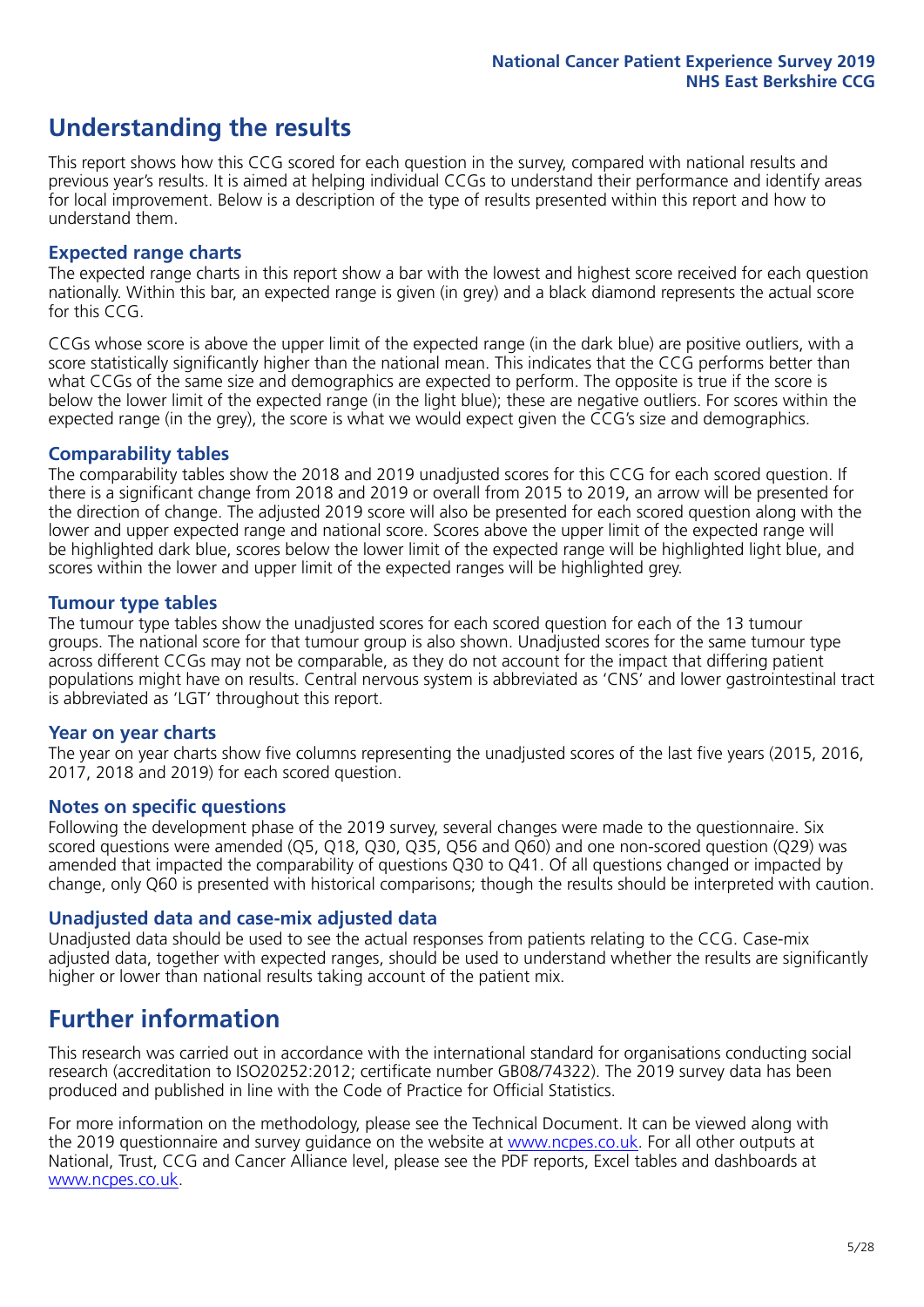### **Response Rate**

### **Overall Response Rate**

453 patients responded out of a total of 823 patients, resulting in a response rate of 55%.

|          | Sample Size | Adjusted<br>Sample | Completed | Response Rate |
|----------|-------------|--------------------|-----------|---------------|
| CCG      | 891         | 823                | 453       | 55%           |
| National | 119,855     | 111.366            | 67,858    | 61%           |

### **Respondents by Survey Type**

|                            | Number of<br>Respondents |
|----------------------------|--------------------------|
| Online                     | 56                       |
| Paper                      | 397                      |
| Phone                      |                          |
| <b>Translation Service</b> |                          |

### **Respondents by Tumour Group**

|                      | Number of<br>Respondents |
|----------------------|--------------------------|
| <b>Brain / CNS</b>   | 1                        |
| <b>Breast</b>        | 108                      |
| Colorectal / LGT     | 60                       |
| Gynaecological       | 25                       |
| Haematological       | 60                       |
| <b>Head and Neck</b> | 11                       |
| Lung                 | 29                       |
| Prostate             | 55                       |
| Sarcoma              | 5                        |
| Skin                 | 12                       |
| <b>Upper Gastro</b>  | 11                       |
| Urological           | 47                       |
| Other                | 29                       |

### **Respondents by Age and Gender**

Respondents year of birth has been used to determine age. This information has been amalgamated into 8 age bands. The age and gender distribution for the CCG was as follows:

|        | Age 16-24 | Age 25-34 | Age 35-44 | Age 45-54 | Age 55-64 | Age 65-74 | Age 75-84 | Age 85+ | Total |
|--------|-----------|-----------|-----------|-----------|-----------|-----------|-----------|---------|-------|
| Male   |           |           |           | 16        | 38        | 87        | 67        | 18      | 229   |
| Female |           |           | 12        | 45        | 44        | 70        | 42        |         | 224   |
| Total  |           |           | 14        | 61        | 82        | 157       | 109       | 26      | 453   |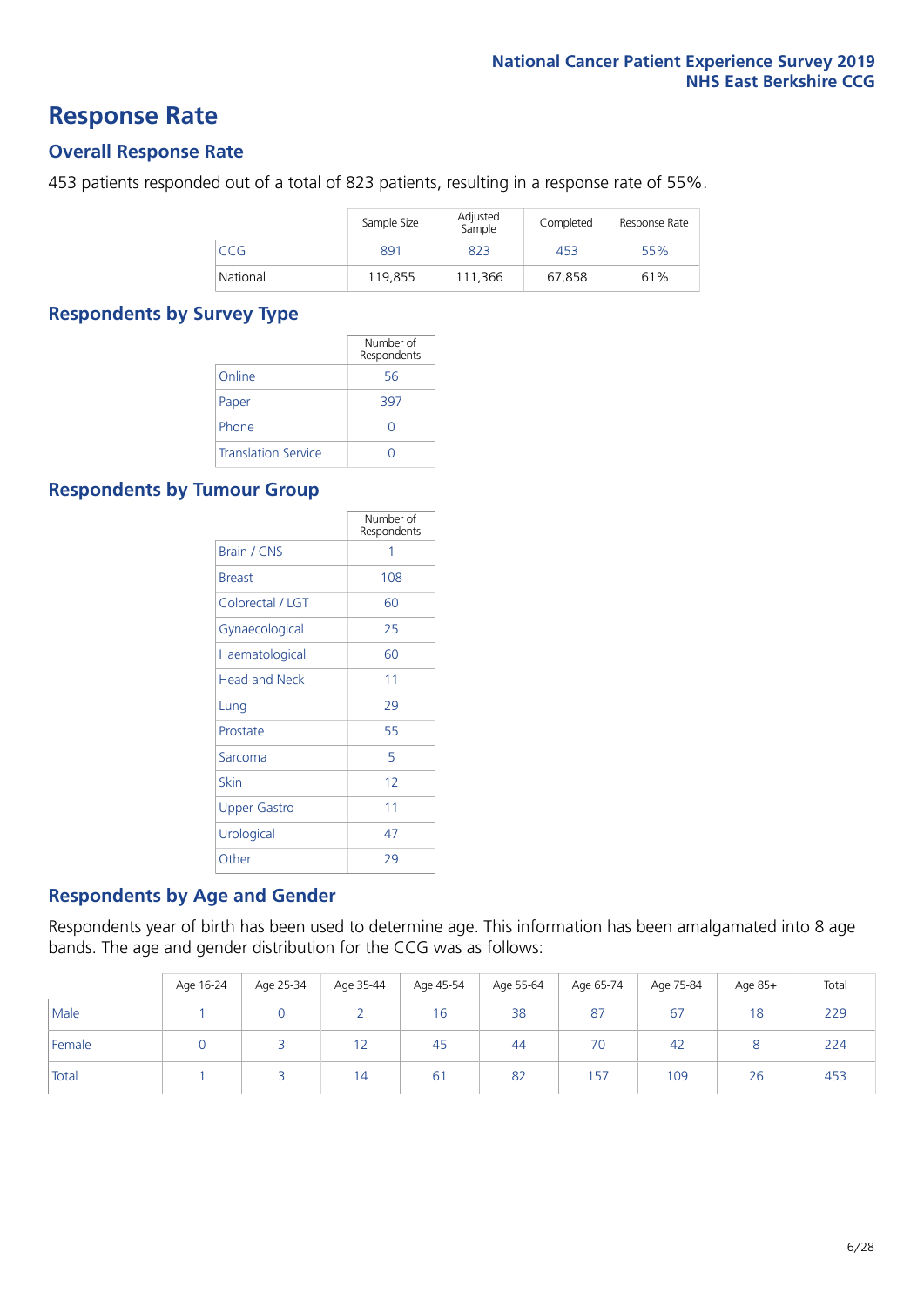# **Expected Range Charts**

| Lower Expected Range<br>Average                                                                         |       |     | Upper Expected Range |     |     |          |     |         |     | Case Mix Adjusted Score |          |  |
|---------------------------------------------------------------------------------------------------------|-------|-----|----------------------|-----|-----|----------|-----|---------|-----|-------------------------|----------|--|
| <b>SEEING YOUR GP</b><br>Q1. Saw GP once or twice before being told they needed to go to                | $0\%$ | 10% | 20%                  | 30% | 40% | 50%      | 60% | 70% 80% | 78% |                         | 90% 100% |  |
| hospital<br>Q2. Patient thought they were seen as soon as necessary                                     |       |     |                      |     |     |          |     |         | 84% |                         |          |  |
| <b>DIAGNOSTIC TESTS</b>                                                                                 | $0\%$ | 10% | 20%                  | 30% | 40% | 50%      | 60% | 70%     | 80% |                         | 90% 100% |  |
| Q5. Received all the information needed about the test                                                  |       |     |                      |     |     |          |     |         |     |                         | 95%      |  |
| Q6. The length of time waiting for the test to be done was about<br>right                               |       |     |                      |     |     |          |     |         |     | 89%                     |          |  |
| Q7. Test results explained in completely understandable way                                             |       |     |                      |     |     |          |     | 76%     |     |                         |          |  |
| <b>FINDING OUT WHAT WAS WRONG WITH YOU</b>                                                              | 0%    | 10% | 20%                  | 30% | 40% | 50%      | 60% | 70%     | 80% |                         | 90% 100% |  |
| Q10. Patient told they could bring a family member or friend when<br>first told they had cancer         |       |     |                      |     |     |          |     |         | 78% |                         |          |  |
| Q11. Patient felt they were told sensitively that they had cancer                                       |       |     |                      |     |     |          |     |         | 84% |                         |          |  |
| Q12. Patient completely understood the explanation of what was<br>wrong                                 |       |     |                      |     |     |          |     | 71%     |     |                         |          |  |
| Q13. Patient given easy to understand written information about<br>the type of cancer they had          |       |     |                      |     |     |          |     |         | 77% |                         |          |  |
| <b>DECIDING THE BEST TREATMENT FOR YOU</b>                                                              | $0\%$ | 10% | 20%                  | 30% | 40% | 50%      | 60% | 70%     | 80% |                         | 90% 100% |  |
| Q14. Patient felt that treatment options were completely explained                                      |       |     |                      |     |     |          |     |         | 81% |                         |          |  |
| Q15. Patient felt possible side effects were definitely explained in<br>an understandable way           |       |     |                      |     |     |          |     | 70%     |     |                         |          |  |
| Q16. Patient definitely given practical advice and support in dealing<br>with side effects of treatment |       |     |                      |     |     |          | 64% |         |     |                         |          |  |
| Q17. Patient definitely told about side effects that could affect<br>them in the future                 |       |     |                      |     |     | 53%<br>◆ |     |         |     |                         |          |  |
| Q18. Patient definitely involved as much as they wanted in<br>decisions about care and treatment        |       |     |                      |     |     |          |     |         | 77% |                         |          |  |
| <b>CLINICAL NURSE SPECIALIST (CNS)</b>                                                                  | $0\%$ |     | 10% 20%              | 30% | 40% | 50%      | 60% | 70%     | 80% |                         | 90% 100% |  |
| Q19. Patient given the name of a CNS who would support them<br>through their treatment                  |       |     |                      |     |     |          |     |         |     | 94%                     |          |  |
| Q20. Patient found it very or quite easy to contact their CNS                                           |       |     |                      |     |     |          |     |         | 78% |                         |          |  |
| Q21. Patient got understandable answers to important questions<br>all or most of the time               |       |     |                      |     |     |          |     |         |     | 86%                     |          |  |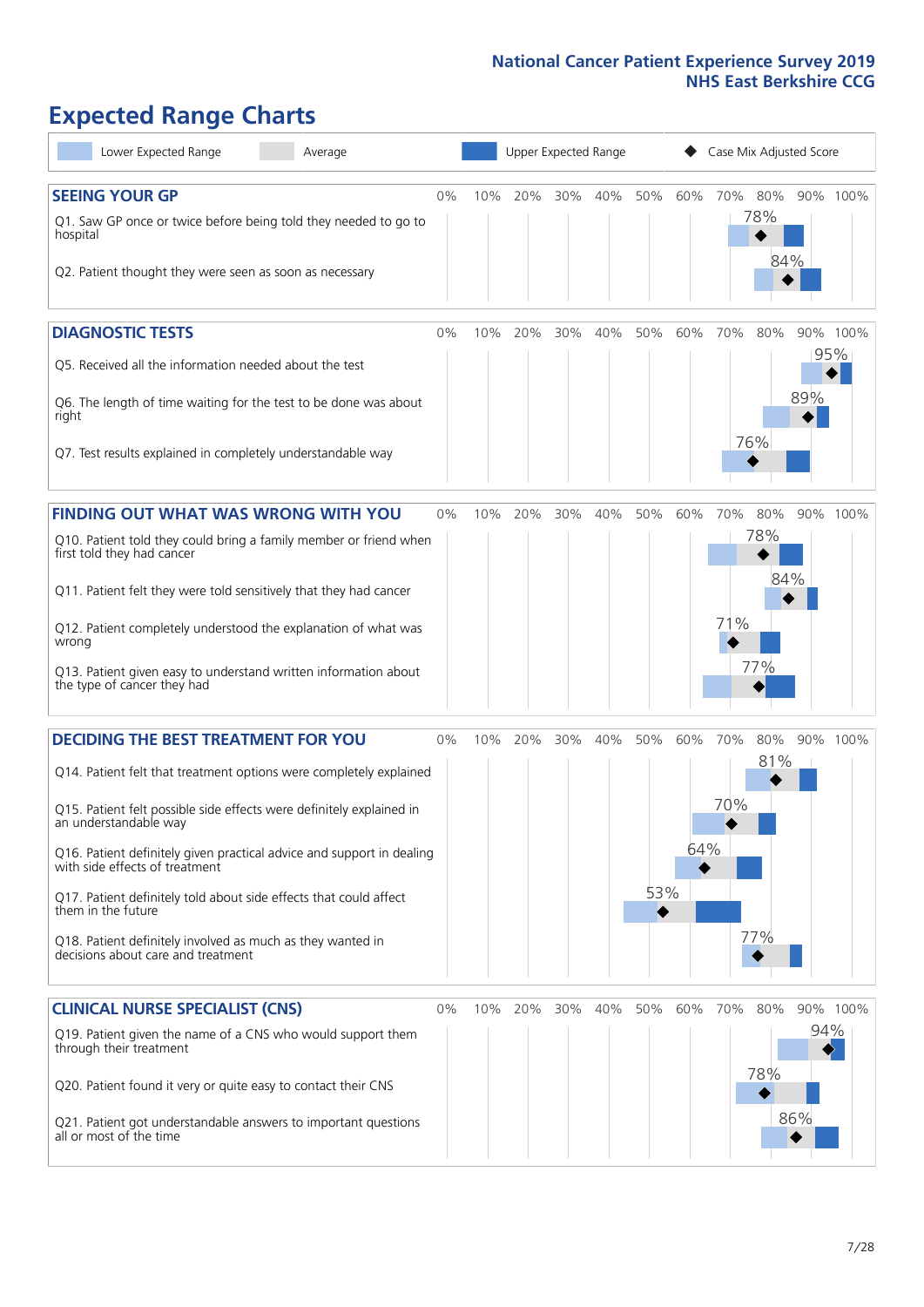# **Expected Range Charts**

| Lower Expected Range<br>Average                                                                                                                                                       |    |     |     |     | Upper Expected Range |     |     |          | Case Mix Adjusted Score      |                               |          |
|---------------------------------------------------------------------------------------------------------------------------------------------------------------------------------------|----|-----|-----|-----|----------------------|-----|-----|----------|------------------------------|-------------------------------|----------|
| <b>SUPPORT FOR PEOPLE WITH CANCER</b><br>Q22. Hospital staff gave information about support or self-help<br>groups for people with cancer                                             | 0% | 10% | 20% | 30% | 40%                  | 50% | 60% | 70%      | 80%<br>87%                   |                               | 90% 100% |
| Q23. Hospital staff discussed or gave information about the impact<br>cancer could have on day to day activities<br>Q24. Hospital staff gave information on getting financial help or |    |     |     |     |                      |     | 62% |          | 82%                          |                               |          |
| possible benefits<br>Q25. Hospital staff told patient they could get free prescriptions                                                                                               |    |     |     |     |                      |     |     |          |                              | 90%<br>$\color{red} \diamond$ |          |
| <b>OPERATIONS</b>                                                                                                                                                                     | 0% | 10% | 20% | 30% | 40%                  | 50% | 60% | 70%      | 80%                          |                               | 90% 100% |
| Q27. Beforehand, patient had all the information needed about the<br>operation                                                                                                        |    |     |     |     |                      |     |     |          |                              |                               | 96%      |
| Q28. Afterwards, staff completely explained how operation had<br>gone in understandable way                                                                                           |    |     |     |     |                      |     |     |          | 76%                          |                               |          |
| <b>HOSPITAL CARE AS AN INPATIENT</b>                                                                                                                                                  | 0% | 10% | 20% | 30% | 40%                  | 50% | 60% | 70%      | 80%                          |                               | 90% 100% |
| Q30. Hospital staff didn't talk in front of patient as if patient wasn't<br>there                                                                                                     |    |     |     |     |                      |     |     |          | 85%                          |                               |          |
| Q31. Patient had confidence and trust in all doctors treating them                                                                                                                    |    |     |     |     |                      |     |     |          | 84%                          |                               |          |
| Q32. Patient's family or someone close definitely felt able to talk to<br>a doctor                                                                                                    |    |     |     |     |                      |     |     | 70%      |                              |                               |          |
| Q33. Patient had confidence and trust in all the ward nurses<br>treating them                                                                                                         |    |     |     |     |                      |     |     |          | 82%<br>$\hat{\blacklozenge}$ |                               |          |
| Q34. Patient thought there were always or nearly always enough<br>nurses on duty to care for them                                                                                     |    |     |     |     |                      |     |     | 75%<br>♦ |                              |                               |          |
| Q35. All hospital staff asked patient what name they prefer to be<br>called by                                                                                                        |    |     |     |     |                      |     |     | 74%      |                              |                               |          |
| Q36. Patient always given enough privacy when discussing<br>condition or treatment                                                                                                    |    |     |     |     |                      |     |     |          |                              | 87%                           |          |
| Q37. Patient definitely found hospital staff to discuss worries or<br>fears during their inpatient visit                                                                              |    |     |     |     |                      |     | 56% |          |                              |                               |          |
| Q38. Hospital staff definitely did everything they could to help<br>control pain                                                                                                      |    |     |     |     |                      |     |     |          | 84%                          |                               |          |
| Q39. Patient always felt they were treated with respect and dignity<br>while in hospital                                                                                              |    |     |     |     |                      |     |     |          |                              | 91%                           |          |
| Q40. Patient given clear written information about what should or<br>should not do after leaving hospital                                                                             |    |     |     |     |                      |     |     |          |                              | 91%                           |          |
| Q41. Hospital staff told patient who to contact if worried about<br>condition or treatment after leaving hospital                                                                     |    |     |     |     |                      |     |     |          |                              |                               | 98%      |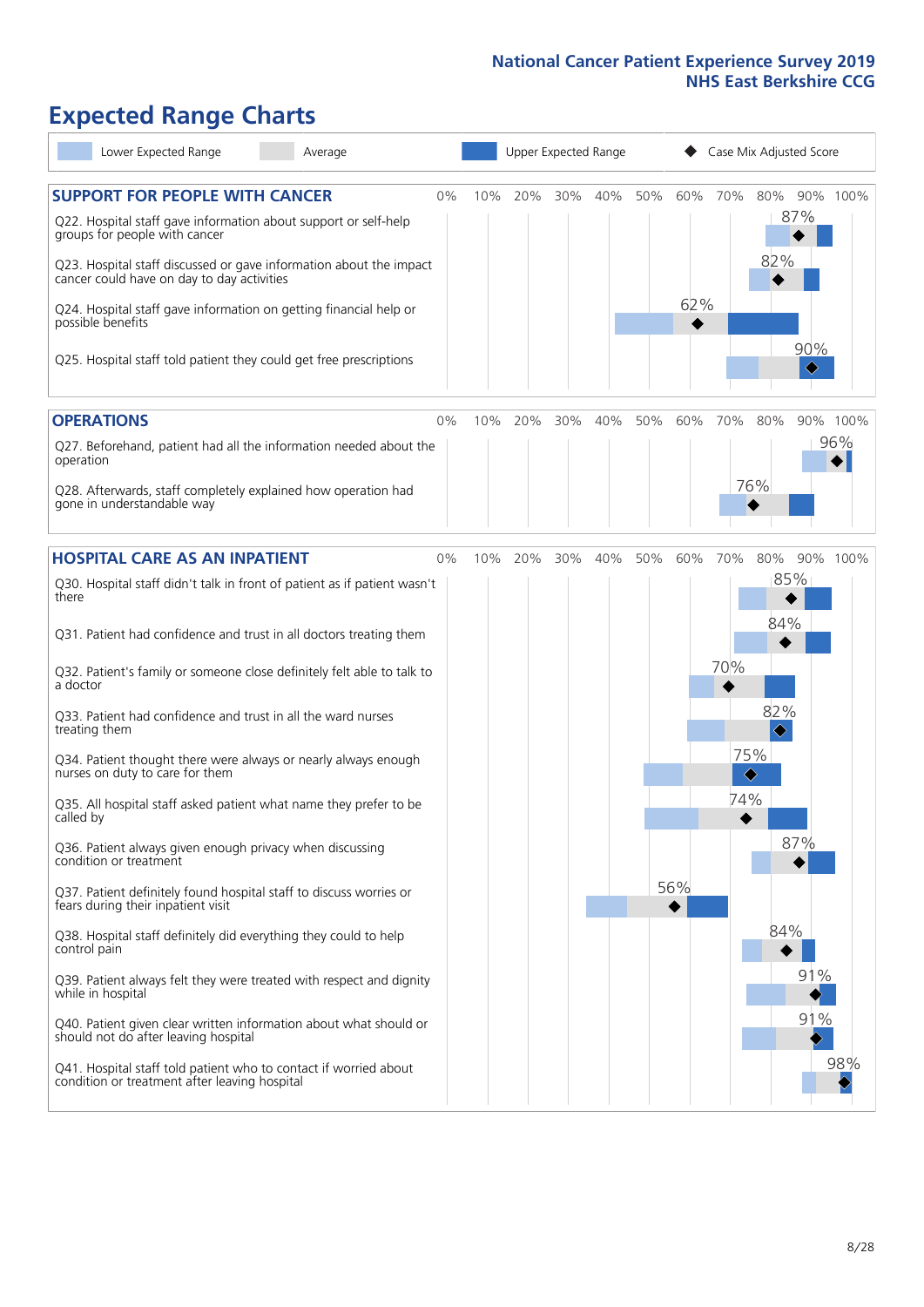# **Expected Range Charts**

| Lower Expected Range                                                                                                        | Average |          |     | Upper Expected Range |        |     | Case Mix Adjusted Score |     |                |     |          |          |
|-----------------------------------------------------------------------------------------------------------------------------|---------|----------|-----|----------------------|--------|-----|-------------------------|-----|----------------|-----|----------|----------|
| <b>HOSPITAL CARE AS A DAY PATIENT / OUTPATIENT 0%</b><br>Q43. Patient definitely found hospital staff to discuss worries or |         |          | 10% | 20%                  | 30%    | 40% | 50%                     |     | 60% 70%<br>67% | 80% |          | 90% 100% |
| fears during their outpatient or day case visit                                                                             |         |          |     |                      |        |     |                         |     |                |     |          | 95%      |
| Q44. Cancer doctor had the right documents at patient's last<br>outpatient appointment                                      |         |          |     |                      |        |     |                         |     |                |     | 91%      |          |
| Q46. Beforehand patient completely had all information needed<br>about radiotherapy treatment                               |         |          |     |                      |        |     |                         | 61% |                |     |          |          |
| Q47. Patient completely given understandable information about<br>whether radiotherapy was working                          |         |          |     |                      |        |     |                         |     |                |     | 86%      |          |
| Q49. Beforehand patient completely had all information needed<br>about chemotherapy treatment                               |         |          |     |                      |        |     |                         | 64% |                |     |          |          |
| Q50. Patient given enough information about whether<br>chemotherapy was working in a completely understandable way          |         |          |     |                      |        |     |                         |     |                |     |          |          |
| <b>HOME CARE AND SUPPORT</b>                                                                                                |         | 0%       | 10% | 20%                  | 30%    | 40% | 50%                     | 60% | 70%            | 80% |          | 90% 100% |
| Q51. Hospital staff definitely gave family or someone close all the<br>information needed to help care at home              |         |          |     |                      |        |     |                         | 59% |                |     |          |          |
| Q52. Patient definitely given enough support from health or social<br>services during treatment                             |         |          |     |                      |        |     | 52%                     |     |                |     |          |          |
| Q53. Patient definitely given enough support from health or social<br>services after treatment                              |         |          |     |                      |        | 40% |                         |     |                |     |          |          |
| <b>CARE FROM YOUR GENERAL PRACTICE</b>                                                                                      |         | $0\%$    | 10% | 20%                  | $30\%$ | 40% | 50%                     | 60% | 70%            | 80% |          | 90% 100% |
| Q54. GP given enough information about patient's condition and<br>treatment                                                 |         |          |     |                      |        |     |                         |     |                |     |          | 97%      |
| Q55. General practice staff definitely did everything they could to<br>support patient during treatment                     |         |          |     |                      |        |     |                         | 57% |                |     |          |          |
| <b>YOUR OVERALL NHS CARE</b>                                                                                                |         | 0%       | 10% | 20%                  | 30%    | 40% | 50%                     | 60% | 70%            | 80% |          | 90% 100% |
| Q56. Different people treating and caring for patient always work<br>well together to give best possible care               |         |          |     |                      |        |     |                         |     | 73%            |     |          |          |
| Q57. Patient given a care plan                                                                                              |         |          |     |                      |        | 40% |                         |     |                |     |          |          |
| Q58. Overall the administration of care was good or very good                                                               |         |          |     |                      |        |     |                         |     |                |     | 91%      |          |
| Q59. Patient felt length of time for attending clinics and<br>appointments for cancer was about right                       |         |          |     |                      |        |     |                         |     | 69%            |     |          |          |
| Q60. Someone discussed with patient whether they would like to<br>take part in cancer research                              |         |          |     | 23%                  |        |     |                         |     |                |     |          |          |
|                                                                                                                             |         | $\Omega$ |     | 2                    | 3      | 4   | 5                       | 6   |                | 8   | 9<br>8.7 | 10       |
| Q61. Patient's average rating of care scored from very poor to very<br>good                                                 |         |          |     |                      |        |     |                         |     |                |     |          |          |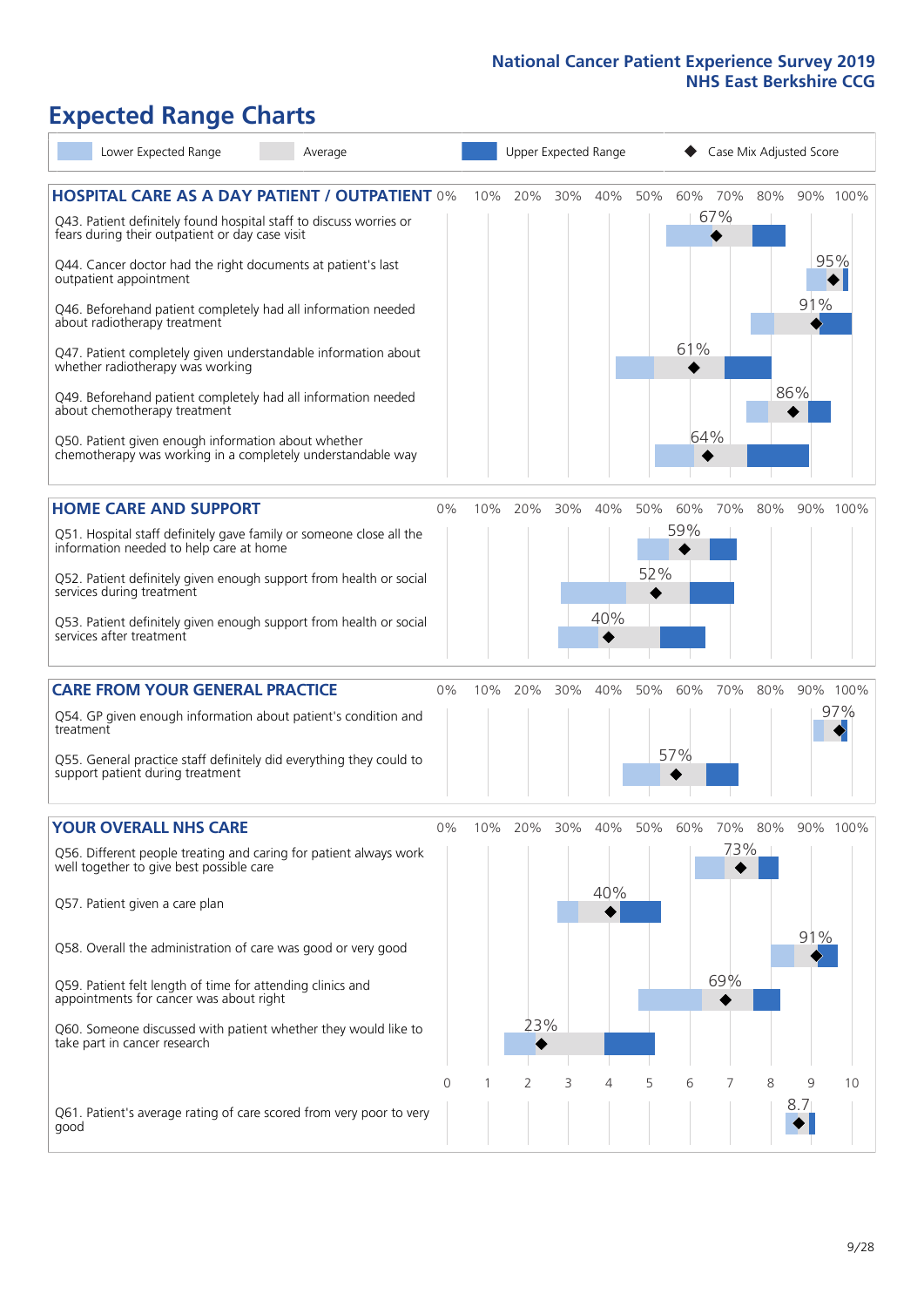# **Comparability Tables**

\* Indicates where a score has been suppressed because there are less than 21 responses.

\*\* No score available for 2018.

 $\triangle$  or  $\nabla$ 

Change 2018-2019: Indicates where 2019 score is significantly higher or lower than 2018 score Change Overall: Indicates significant change overall (2015, 2016, 2017, 2018 and 2019).

Adjusted Score below Lower Expected Range Adjusted Score between Upper and Lower Expected Ranges Adjusted Score above Upper Expected Range

|                                                                             |           |               | <b>Unadjusted Scores</b> |               |                                         |         |               | Case Mix Adjusted Scores                   |                |                   |
|-----------------------------------------------------------------------------|-----------|---------------|--------------------------|---------------|-----------------------------------------|---------|---------------|--------------------------------------------|----------------|-------------------|
|                                                                             | 2018<br>n | 2018<br>Score | 2019<br>n                | 2019<br>Score | $ Change _{Change}$<br>$2018 -$<br>2019 | Overall | 2019<br>Score | Lower<br><b>Expected Expected</b><br>Range | Upper<br>Range | National<br>Score |
| <b>SEEING YOUR GP</b>                                                       |           |               |                          |               |                                         |         |               |                                            |                |                   |
| Q1. Saw GP once or twice before being told they needed to go<br>to hospital | 366       | 79%           | 331                      | 78%           |                                         |         | 78%           | 74%                                        | 83%            | 79%               |
| Q2. Patient thought they were seen as soon as necessary                     | 518       | 83%           | 445                      | 84%           |                                         |         | 84%           | 81%                                        | 87%            | 84%               |
|                                                                             |           |               |                          |               |                                         |         |               |                                            |                |                   |
| <b>DIAGNOSTIC TESTS</b>                                                     |           |               |                          |               |                                         |         |               |                                            |                |                   |
| Q5. Received all the information needed about the test                      | $**$      | **            | 375                      | 95%           |                                         |         | 95%           | 93%                                        | 97%            | 95%               |

| QUE RECEIVED OIL LITE IMPORTANCE LITE GOOD LITE LESL                      |     |     |     | <i>33.</i> 70 |  | <i>331</i> 0 | - 22.70 | -27.70 |     |
|---------------------------------------------------------------------------|-----|-----|-----|---------------|--|--------------|---------|--------|-----|
| Q6. The length of time waiting for the test to be done was<br>about right | 444 | 89% | 379 | 89%           |  | 89%          | 85%     | 91%    | 88% |
| Q7. Test results explained in completely understandable way               | 450 | 79% | 381 | 75%           |  | 76%          | 76%     | 84%    | 80% |

| <b>FINDING OUT WHAT WAS WRONG WITH YOU</b>                                                      |     |     |     |     |  |     |     |     |     |
|-------------------------------------------------------------------------------------------------|-----|-----|-----|-----|--|-----|-----|-----|-----|
| Q10. Patient told they could bring a family member or friend<br>when first told they had cancer | 459 | 70% | 410 | 78% |  | 78% | 72% | 82% | 77% |
| Q11. Patient felt they were told sensitively that they had cancer                               | 517 | 84% | 449 | 84% |  | 84% | 83% | 89% | 86% |
| Q12. Patient completely understood the explanation of what<br>was wrong                         | 517 | 74% | 453 | 71% |  | 71% | 69% | 77% | 73% |
| Q13. Patient given easy to understand written information<br>about the type of cancer they had  | 448 | 78% | 404 | 77% |  | 77% | 70% | 79% | 74% |

| <b>DECIDING THE BEST TREATMENT FOR YOU</b>                                                              |      |     |     |     |            |     |     |     |
|---------------------------------------------------------------------------------------------------------|------|-----|-----|-----|------------|-----|-----|-----|
| Q14. Patient felt that treatment options were completely<br>explained                                   | 456  | 82% | 409 | 81% | 81%        | 80% | 87% | 83% |
| Q15. Patient felt possible side effects were definitely explained<br>in an understandable way           | 497  | 75% | 439 | 70% | 70%        | 69% | 77% | 73% |
| Q16. Patient definitely given practical advice and support in<br>dealing with side effects of treatment | 488  | 66% | 438 | 63% | 64%        | 63% | 72% | 67% |
| Q17. Patient definitely told about side effects that could affect<br>them in the future                 | 462  | 57% | 423 | 53% | 53%        | 52% | 61% | 57% |
| Q18. Patient definitely involved as much as they wanted in<br>decisions about care and treatment        | $**$ | **  | 446 | 77% | <b>77%</b> | 77% | 85% | 81% |

| <b>CLINICAL NURSE SPECIALIST (CNS)</b>                                                    |     |     |     |     |  |     |     |     |     |
|-------------------------------------------------------------------------------------------|-----|-----|-----|-----|--|-----|-----|-----|-----|
| Q19. Patient given the name of a CNS who would support them<br>through their treatment    | 500 | 94% | 435 | 94% |  | 94% | 89% | 95% | 92% |
| Q20. Patient found it very or quite easy to contact their CNS                             | 421 | 77% | 371 | 78% |  | 78% | 81% | 89% | 85% |
| Q21. Patient got understandable answers to important<br>questions all or most of the time | 399 | 84% | 363 | 87% |  | 86% | 84% | 91% | 87% |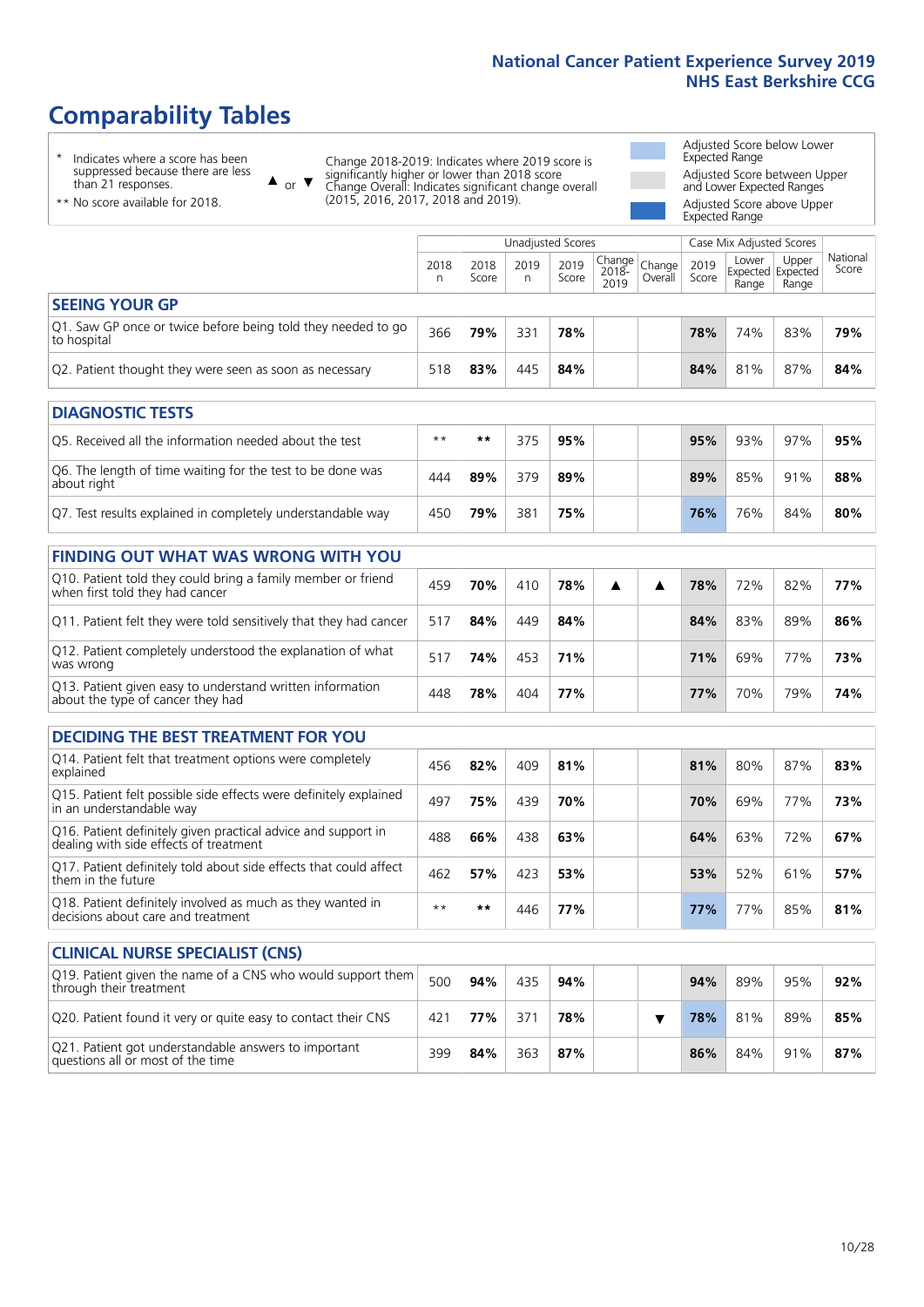# **Comparability Tables**

\* Indicates where a score has been suppressed because there are less than 21 responses.

\*\* No score available for 2018.

 $\triangle$  or  $\nabla$ 

Change 2018-2019: Indicates where 2019 score is significantly higher or lower than 2018 score Change Overall: Indicates significant change overall (2015, 2016, 2017, 2018 and 2019).

Adjusted Score below Lower Expected Range Adjusted Score between Upper and Lower Expected Ranges Adjusted Score above Upper Expected Range

|                                                                                                                   |              |               | <b>Unadjusted Scores</b> |               |                         |                   |               | Case Mix Adjusted Scores            |                |                   |
|-------------------------------------------------------------------------------------------------------------------|--------------|---------------|--------------------------|---------------|-------------------------|-------------------|---------------|-------------------------------------|----------------|-------------------|
|                                                                                                                   | 2018<br>n    | 2018<br>Score | 2019<br>n                | 2019<br>Score | Change<br>2018-<br>2019 | Change<br>Overall | 2019<br>Score | Lower<br>Expected Expected<br>Range | Upper<br>Range | National<br>Score |
| <b>SUPPORT FOR PEOPLE WITH CANCER</b>                                                                             |              |               |                          |               |                         |                   |               |                                     |                |                   |
| Q22. Hospital staff gave information about support or self-help<br>groups for people with cancer                  | 377          | 88%           | 353                      | 87%           |                         | ▲                 | 87%           | 85%                                 | 91%            | 88%               |
| Q23. Hospital staff discussed or gave information about the<br>impact cancer could have on day to day activities  | 333          | 83%           | 290                      | 82%           |                         |                   | 82%           | 80%                                 | 88%            | 84%               |
| Q24. Hospital staff gave information on getting financial help or<br>possible benefits                            | 250          | 58%           | 214                      | 62%           |                         | ▲                 | 62%           | 56%                                 | 69%            | 63%               |
| Q25. Hospital staff told patient they could get free prescriptions                                                | 238          | 87%           | 221                      | 90%           |                         | ▲                 | 90%           | 77%                                 | 87%            | 82%               |
| <b>OPERATIONS</b>                                                                                                 |              |               |                          |               |                         |                   |               |                                     |                |                   |
| Q27. Beforehand, patient had all the information needed about<br>the operation                                    | 296          | 97%           | 228                      | 96%           |                         |                   | 96%           | 94%                                 | 99%            | 96%               |
| Q28. Afterwards, staff completely explained how operation had<br>gone in understandable way                       | 294          | 77%           | 228                      | 75%           |                         |                   | 76%           | 74%                                 | 84%            | 79%               |
| <b>HOSPITAL CARE AS AN INPATIENT</b>                                                                              |              |               |                          |               |                         |                   |               |                                     |                |                   |
| Q30. Hospital staff didn't talk in front of patient as if patient<br>wasn't there                                 | $* *$        | $***$         | 232                      | 85%           |                         |                   | 85%           | 79%                                 | 88%            | 84%               |
| Q31. Patient had confidence and trust in all doctors treating<br>them                                             | $* *$        | $***$         | 235                      | 84%           |                         |                   | 84%           | 79%                                 | 88%            | 84%               |
| Q32. Patient's family or someone close definitely felt able to talk<br>to a doctor                                | $**$         | $***$         | 200                      | 69%           |                         |                   | 70%           | 66%                                 | 78%            | 72%               |
| Q33. Patient had confidence and trust in all the ward nurses<br>treating them                                     | $**$         | $***$         | 234                      | 82%           |                         |                   | 82%           | 69%                                 | 80%            | 74%               |
| Q34. Patient thought there were always or nearly always<br>enough nurses on duty to care for them                 | $* *$        | $***$         | 234                      | 75%           |                         |                   | 75%           | 58%                                 | 71%            | 64%               |
| Q35. All hospital staff asked patient what name they prefer to<br>be called by                                    | $**$         | $***$         | 233                      | 73%           |                         |                   | 74%           | 62%                                 | 79%            | 71%               |
| Q36. Patient always given enough privacy when discussing<br>condition or treatment                                | $**$         | $***$         | 233                      | 87%           |                         |                   | 87%           | 80%                                 | 89%            | 85%               |
| Q37. Patient definitely found hospital staff to discuss worries or<br>fears during their inpatient visit          | $**$         | $***$         | 171                      | 56%           |                         |                   | 56%           | 44%                                 | 59%            | 52%               |
| Q38. Hospital staff definitely did everything they could to help<br>control pain                                  | $* *$        | $***$         | 217                      | 84%           |                         |                   | 84%           | 78%                                 | 88%            | 83%               |
| Q39. Patient always felt they were treated with respect and<br>dignity while in hospital                          | $\star\star$ | $***$         | 234                      | 91%           |                         |                   | 91%           | 84%                                 | 92%            | 88%               |
| Q40. Patient given clear written information about what should<br>or should not do after leaving hospital         | $**$         | $***$         | 218                      | 91%           |                         |                   | 91%           | 81%                                 | 91%            | 86%               |
| Q41. Hospital staff told patient who to contact if worried about<br>condition or treatment after leaving hospital | $**$         | $***$         | 232                      | 98%           |                         |                   | 98%           | 91%                                 | 97%            | 94%               |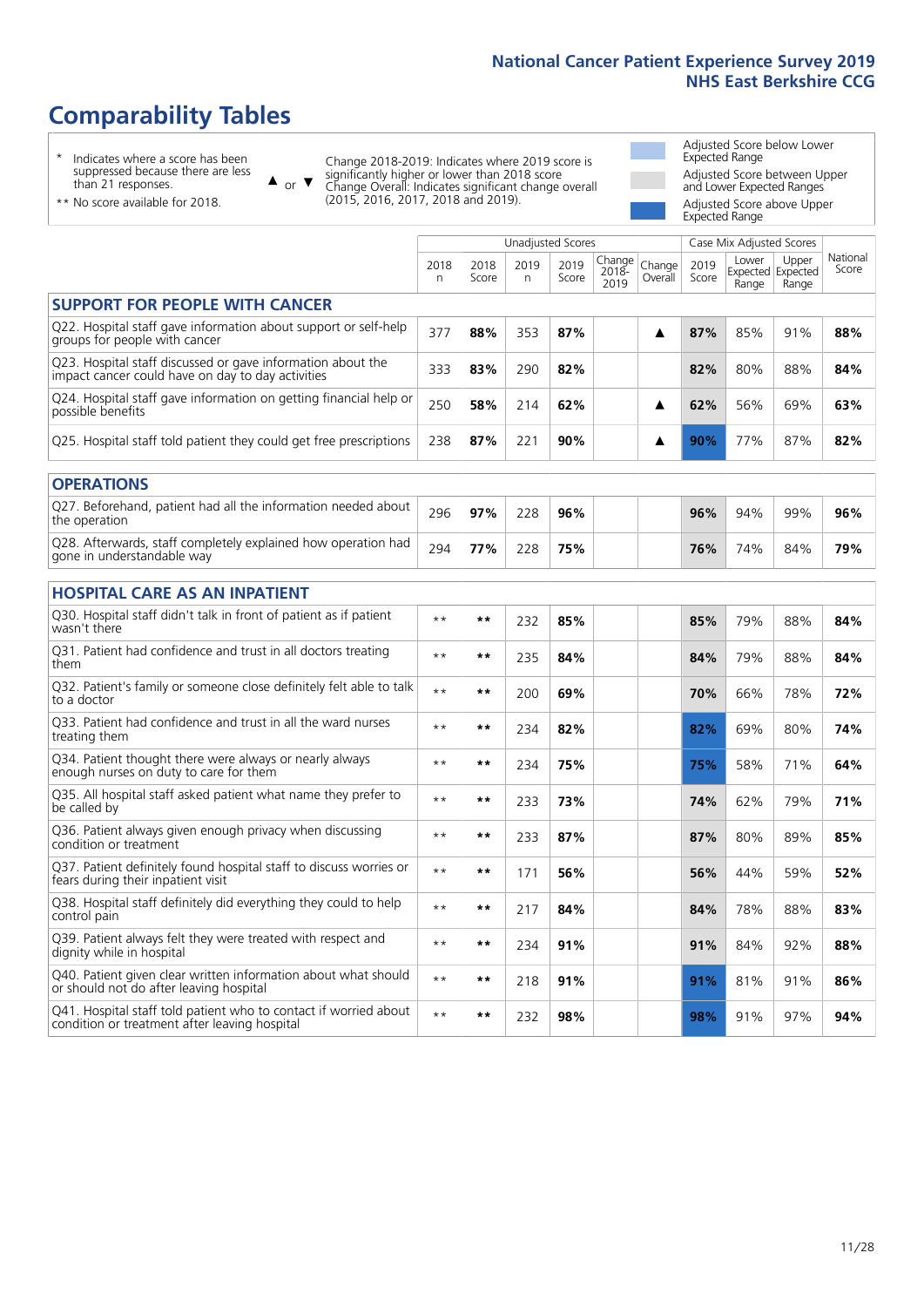# **Comparability Tables**

\* Indicates where a score has been suppressed because there are less than 21 responses.

\*\* No score available for 2018.

 $\triangle$  or  $\nabla$ 

Change 2018-2019: Indicates where 2019 score is significantly higher or lower than 2018 score Change Overall: Indicates significant change overall (2015, 2016, 2017, 2018 and 2019).

Adjusted Score below Lower Expected Range Adjusted Score between Upper and Lower Expected Ranges Adjusted Score above Upper Expected Range

|                                                                                                                       | <b>Unadjusted Scores</b> |               |           |               |                         |                   |               | Case Mix Adjusted Scores            |                |                   |
|-----------------------------------------------------------------------------------------------------------------------|--------------------------|---------------|-----------|---------------|-------------------------|-------------------|---------------|-------------------------------------|----------------|-------------------|
|                                                                                                                       | 2018<br>n                | 2018<br>Score | 2019<br>n | 2019<br>Score | Change<br>2018-<br>2019 | Change<br>Overall | 2019<br>Score | Lower<br>Expected Expected<br>Range | Upper<br>Range | National<br>Score |
| <b>HOSPITAL CARE AS A DAY PATIENT / OUTPATIENT</b>                                                                    |                          |               |           |               |                         |                   |               |                                     |                |                   |
| Q43. Patient definitely found hospital staff to discuss worries or<br>fears during their outpatient or day case visit | 363                      | 69%           | 328       | 66%           |                         |                   | 67%           | 66%                                 | 75%            | 71%               |
| Q44. Cancer doctor had the right documents at patient's last<br>outpatient appointment                                | 433                      | 91%           | 378       | 96%           |                         |                   | 95%           | 94%                                 | 98%            | 96%               |
| Q46. Beforehand patient completely had all information needed<br>about radiotherapy treatment                         | 164                      | 85%           | 144       | 91%           |                         |                   | 91%           | 81%                                 | 92%            | 86%               |
| Q47. Patient completely given understandable information<br>about whether radiotherapy was working                    | 143                      | 62%           | 123       | 60%           |                         |                   | 61%           | 51%                                 | 68%            | 60%               |
| Q49. Beforehand patient completely had all information needed<br>about chemotherapy treatment                         | 198                      | 80%           | 209       | 86%           |                         |                   | 86%           | 79%                                 | 89%            | 84%               |
| Q50. Patient given enough information about whether<br>chemotherapy was working in a completely understandable way    | 182                      | 66%           | 198       | 64%           |                         |                   | 64%           | 61%                                 | 74%            | 68%               |
| <b>HOME CARE AND SUPPORT</b>                                                                                          |                          |               |           |               |                         |                   |               |                                     |                |                   |
| Q51. Hospital staff definitely gave family or someone close all<br>the information needed to help care at home        | 413                      | 58%           | 363       | 59%           |                         |                   | 59%           | 55%                                 | 65%            | 60%               |
| Q52. Patient definitely given enough support from health or<br>social services during treatment                       | 253                      | 58%           | 250       | 52%           |                         |                   | 52%           | 44%                                 | 60%            | 52%               |
| Q53. Patient definitely given enough support from health or<br>social services after treatment                        | 167                      | 46%           | 163       | 41%           |                         |                   | 40%           | 37%                                 | 53%            | 45%               |
| <b>CARE FROM YOUR GENERAL PRACTICE</b>                                                                                |                          |               |           |               |                         |                   |               |                                     |                |                   |
| Q54. GP given enough information about patient's condition<br>and treatment                                           | 438                      | 94%           | 393       | 97%           |                         |                   | 97%           | 93%                                 | 97%            | 95%               |
| Q55. General practice staff definitely did everything they could<br>to support patient during treatment               | 330                      | 59%           | 298       | 57%           |                         |                   | 57%           | 53%                                 | 64%            | 58%               |
|                                                                                                                       |                          |               |           |               |                         |                   |               |                                     |                |                   |
| <b>YOUR OVERALL NHS CARE</b>                                                                                          |                          |               |           |               |                         |                   |               |                                     |                |                   |
| Q56. Different people treating and caring for patient always<br>work well together to give best possible care         | $* *$                    | **            | 431       | 72%           |                         |                   | 73%           | 69%                                 | 77%            | 73%               |
| Q57. Patient given a care plan                                                                                        | 404                      | 39%           | 338       | 40%           |                         | ▲                 | 40%           | 32%                                 | 43%            | 38%               |
| Q58. Overall the administration of care was good or very good                                                         | 512                      | 86%           | 445       | 91%           |                         |                   | 91%           | 86%                                 | 92%            | 89%               |
| Q59. Patient felt length of time for attending clinics and<br>appointments for cancer was about right                 | 502                      | 67%           | 435       | 69%           |                         |                   | 69%           | 63%                                 | 76%            | 69%               |
| Q60. Someone discussed with patient whether they would like<br>to take part in cancer research                        | 480                      | 27%           | 411       | 24%           |                         |                   | 23%           | 22%                                 | 39%            | 30%               |
| Q61. Patient's average rating of care scored from very poor to<br>very good                                           | 504                      | 8.7           | 440       | 8.7           |                         |                   | 8.7           | 8.7                                 | 8.9            | 8.8               |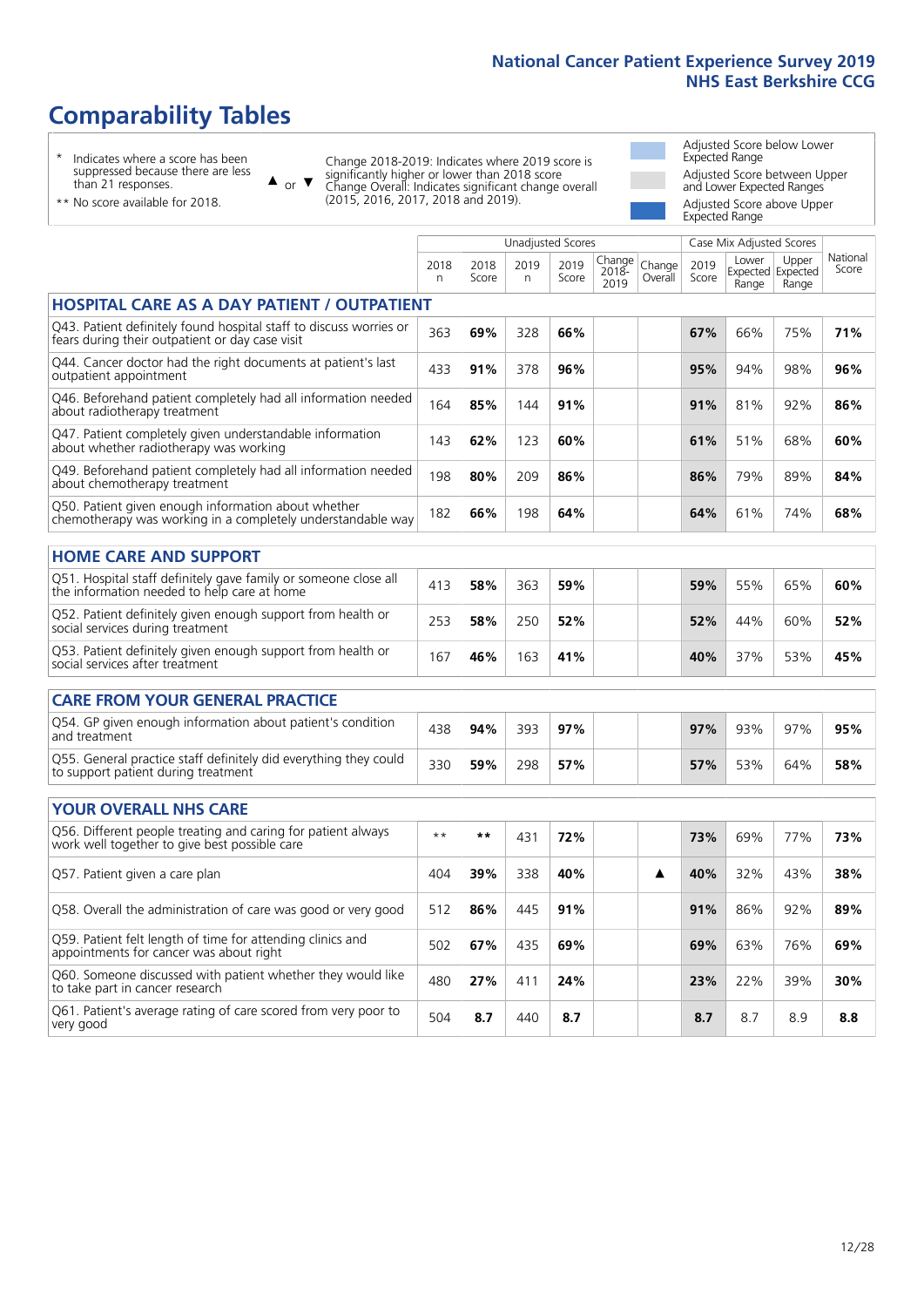- \* Indicates where a score has been suppressed because there are less than 21 responses.
- n.a. Indicates that there were no respondents for that tumour group.

| <b>SEEING YOUR GP</b>                           |            |         |               |                 |                    |                |                  |         | Tumour Group |         |         |                 |                                                 |             |                |
|-------------------------------------------------|------------|---------|---------------|-----------------|--------------------|----------------|------------------|---------|--------------|---------|---------|-----------------|-------------------------------------------------|-------------|----------------|
|                                                 |            | Brain   | <b>Breast</b> | Colorectal      | ᠊ᢛ<br>Gynaecologic | Haematological | Head and<br>Neck | Lung    | Prostate     | Sarcoma | Skin    | Upper<br>Gastro | $\sigma$<br>Jrologica                           | Other       | All<br>Cancers |
| Q1. Saw GP once or twice before being told they | CCG        |         | n.a. 95% 79%  |                 |                    | 56%            | $\star$          | $\star$ | 85%          |         | $\star$ | $\star$         | 83%                                             | $\star$     | 78%            |
| needed to go to hospital                        | National   | 59%     |               | 94% 75% 77%     |                    |                |                  |         |              |         |         |                 | 67% 79% 71% 82% 71% 90% 74% 83% 74% 79%         |             |                |
| Q2. Patient thought they were seen as soon as   | <b>CCG</b> | $\star$ |               | 92% 81% 72% 88% |                    |                | $\star$          |         | 93% 84%      |         | $\star$ |                 |                                                 | 80% 81% 84% |                |
| necessary                                       | National   | 79%     |               |                 |                    |                |                  |         |              |         |         |                 | 89% 83% 81% 82% 81% 84% 86% 69% 85% 79% 85% 79% |             | 84%            |

#### **DIAGNOSTIC TESTS** Tumour Group

|                                                   |                                                                  | Brain   | <b>Breast</b> | olorectal<br>LGT<br>$\cup$ | $\overline{\sigma}$<br>Gynaecologic | Haematologica | Head and<br>Neck | <b>Dung</b>         | Prostate | Sarcoma | Skin    | Upper<br>Gastro | Irological                                              | Other | All<br>Cancers |
|---------------------------------------------------|------------------------------------------------------------------|---------|---------------|----------------------------|-------------------------------------|---------------|------------------|---------------------|----------|---------|---------|-----------------|---------------------------------------------------------|-------|----------------|
| Q5. Received all the information needed about     | CCG                                                              | $\star$ |               | 96% 96% 86% 92%            |                                     |               | $\star$          |                     | 100%100% |         | $\star$ | $\star$         |                                                         |       | 97% 82% 95%    |
| the test                                          | National                                                         | 93%     |               | 95% 95%                    |                                     |               |                  | 93% 95% 93% 95% 95% |          |         | 93% 96% |                 | 95% 95% 95% 95%                                         |       |                |
| Q6. The length of time waiting for the test to be | <b>CCG</b>                                                       | $\star$ | 89%           | 90%                        |                                     | 76% 88%       | $\star$          |                     | 96% 91%  |         | $\star$ | $\star$         | 100% 86% 89%                                            |       |                |
| done was about right                              | National                                                         |         |               |                            |                                     |               |                  |                     |          |         |         |                 | 84% 91% 88% 86% 89% 88% 87% 87% 81% 87% 84% 87% 86% 88% |       |                |
| Q7. Test results explained in completely          | CCG                                                              | $\star$ |               | 75% 83%                    |                                     | 52% 67%       | $\star$          |                     | 89% 77%  |         | $\star$ |                 | 80% 55% 75%                                             |       |                |
| understandable way                                | National 71% 83% 82% 77% 77% 79% 80% 80% 78% 84% 75% 80% 76% 80% |         |               |                            |                                     |               |                  |                     |          |         |         |                 |                                                         |       |                |

| <b>FINDING OUT WHAT WAS WRONG WITH YOU</b>        |            |         |               |                        |                     |                    |                  |             | <b>Tumour Group</b> |         |         |                 |            |         |                |
|---------------------------------------------------|------------|---------|---------------|------------------------|---------------------|--------------------|------------------|-------------|---------------------|---------|---------|-----------------|------------|---------|----------------|
|                                                   |            | Brain   | <b>Breast</b> | olorectal.<br>LGT<br>Û | Gynaecological      | aematological<br>Ĩ | Head and<br>Neck | Lung        | Prostate            | Sarcoma | Skin    | Upper<br>Gastro | Urological | Other   | All<br>Cancers |
| Q10. Patient told they could bring a family       | CCG        | $\star$ | 74%           | 85%                    | 79%                 | 65%                | $\star$          |             | 79% 85%             | $\ast$  | $\star$ | $\star$         | 79%        | 86%     | 78%            |
| member or friend when first told they had cancer  | National   | 85%     | 82%           | 82%                    | 71%                 | 71%                | 71%              | 77%         | 79%                 | 73%     | 69%     | 76%             | 73%        | 75%     | 77%            |
| Q11. Patient felt they were told sensitively that | CCG        | $\star$ |               | 92% 88%                | 72%                 | 75%                | $\star$          | 86% 93%     |                     | $\ast$  | $\star$ | $\star$         | 79%        | 69%     | 84%            |
| they had cancer                                   | National   | 79%     |               |                        | 89% 87% 82% 84% 87% |                    |                  | 83% 86%     |                     | 84%     |         | 89% 81%         |            | 84% 83% | 86%            |
| Q12. Patient completely understood the            | <b>CCG</b> | $\star$ | 77%           | 75%                    | 56%                 | 55%                | $\star$          | 83% 76%     |                     | $\ast$  | $\star$ |                 | 79%        | 59%     | 71%            |
| explanation of what was wrong                     | National   | 66%     | 77%           | 79%                    | 73%                 | 60%                |                  | 78% 76% 79% |                     | 67%     | 80%     | 70%             | 77%        |         | 70% 73%        |
| Q13. Patient given easy to understand written     | CCG        | $\star$ |               | 86% 81%                | 67%                 | 73%                | $\star$          | 69% 84%     |                     | $\ast$  | $\star$ | $\star$         |            | 67% 63% | 77%            |
| information about the type of cancer they had     | National   | 66%     | 78%           | 73%                    | 71%                 | 76%                |                  | 69% 67% 83% |                     |         | 67% 84% | 67%             | 74%        | 65%     | 74%            |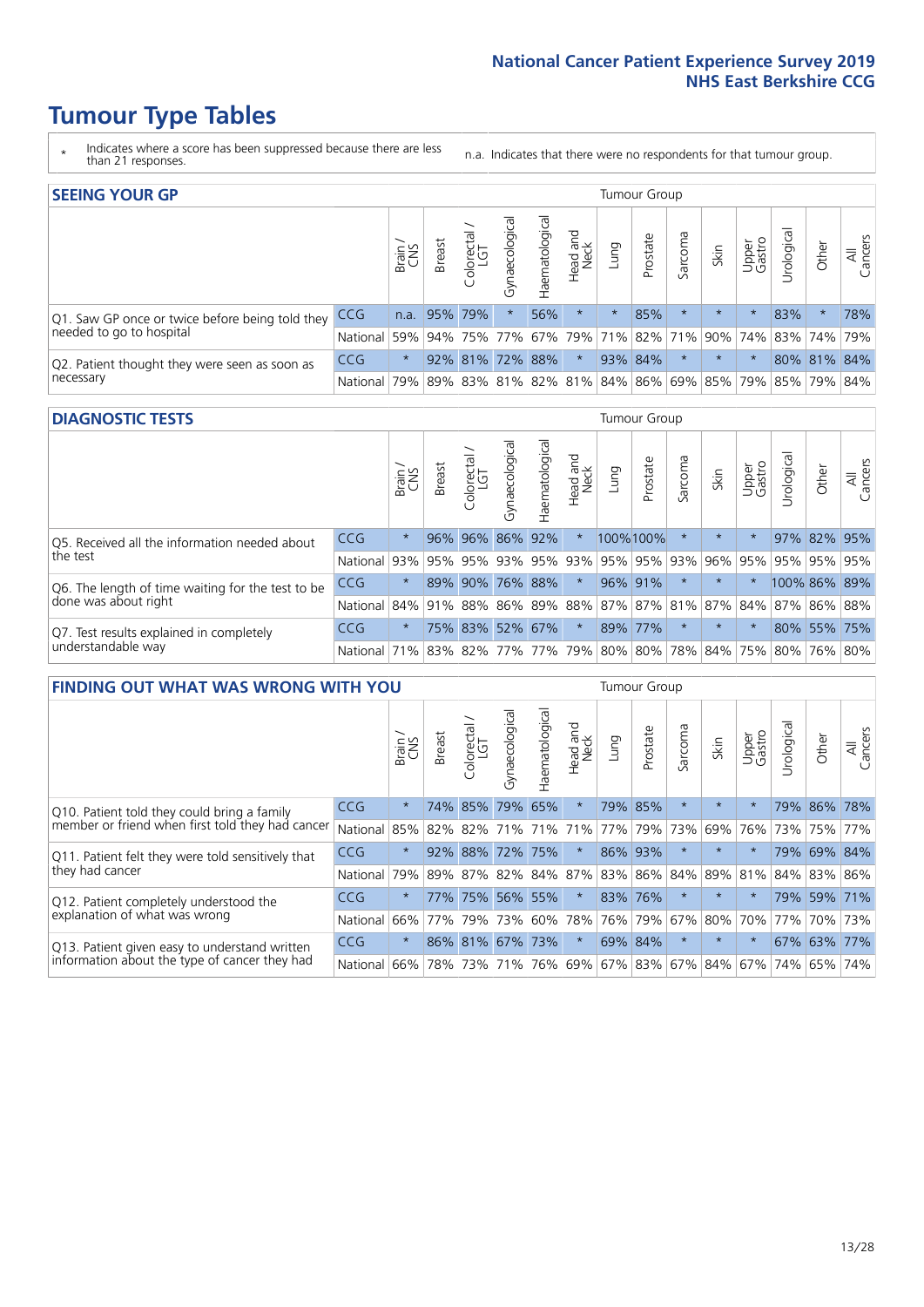- \* Indicates where a score has been suppressed because there are less than 21 responses.
- n.a. Indicates that there were no respondents for that tumour group.

| <b>DECIDING THE BEST TREATMENT FOR YOU</b>         |            |         |               |                        |                                     |                |                         |      | <b>Tumour Group</b> |              |         |                 |            |             |                |
|----------------------------------------------------|------------|---------|---------------|------------------------|-------------------------------------|----------------|-------------------------|------|---------------------|--------------|---------|-----------------|------------|-------------|----------------|
|                                                    |            | Brain   | <b>Breast</b> | olorectal.<br>LGT<br>Ü | Gynaecological                      | Haematological | ead and<br>Neck<br>Head | Lung | Prostate            | arcoma<br>vĀ | Skin    | Upper<br>Gastro | Jrological | Other       | All<br>Cancers |
| Q14. Patient felt that treatment options were      | <b>CCG</b> | $\star$ | 82%           | 79%                    | 82%                                 | 75%            | $\star$                 | 79%  | 85%                 | $\star$      |         | $\star$         | 93%        | 63%         | 81%            |
| completely explained                               | National   | 85%     | 85%           | 85%                    | 85%                                 | 82%            | 87%                     |      | 84% 83%             | 83%          | 89%     | 81%             |            | 83% 79% 83% |                |
| Q15. Patient felt possible side effects were       | <b>CCG</b> | $\star$ | 79%           | 69%                    | 80%                                 | 67%            | $\star$                 |      | 69% 73%             | $\star$      |         | $\star$         |            | 59% 54%     | 70%            |
| definitely explained in an understandable way      | National   | 69%     | 74%           | 76%                    | 75%                                 | 69%            | 73%                     |      | 74% 73%             | 73%          | 77%     | 72%             | 71%        | 70%         | 73%            |
| Q16. Patient definitely given practical advice and | <b>CCG</b> | $\star$ | 64%           | 61%                    | 67%                                 | 60%            | $\star$                 |      | 72% 69%             | $\star$      | $\star$ | $\star$         |            | 61% 52% 63% |                |
| support in dealing with side effects of treatment  | National   | 63%     | 70%           | 70%                    | 69%                                 | 65%            | 70%                     |      | 69% 65%             | 66%          | 71%     | 66%             |            | 63% 64%     | 67%            |
| Q17. Patient definitely told about side effects    | CCG        | $\star$ | 57%           | 44%                    | 46%                                 | 44%            | $\star$                 | 62%  | 67%                 | $\star$      | $\star$ | $\star$         |            | 48% 50%     | 53%            |
| that could affect them in the future               | National   | 62%     | 57%           | 59%                    | 56%                                 | 51%            | 64%                     |      | 56% 66%             | 54%          | 66%     | 53%             |            | 56% 52%     | 57%            |
| Q18. Patient definitely involved as much as they   | CCG        | $\star$ | 73%           | 77%                    | 72%                                 | 78%            | $\star$                 |      | 79% 84%             | $\star$      | $\star$ | $\star$         |            | 86% 61% 77% |                |
| wanted in decisions about care and treatment       | National   | 79%     |               |                        | 81% 83% 81% 80% 81% 81% 84% 81% 87% |                |                         |      |                     |              |         | 79%             |            | 79% 78% 81% |                |

#### **CLINICAL NURSE SPECIALIST (CNS)** Tumour Group

|                                             |                          | Brain   | <b>Breast</b>   | olorectal<br>LGT<br>Ü | σ<br>Gynaecologic | ক<br>Haematologic | Head and<br>Neck        | Lung | Prostate | Sarcoma | Skin    | Upper<br>Gastro | σ<br>Irologica                          | Other       | All<br>Cancers |
|---------------------------------------------|--------------------------|---------|-----------------|-----------------------|-------------------|-------------------|-------------------------|------|----------|---------|---------|-----------------|-----------------------------------------|-------------|----------------|
| Q19. Patient given the name of a CNS who    | <b>CCG</b>               | $\star$ | 97%             | 98%                   | 92%               | 93%               | $\star$                 |      | 93% 98%  |         | $\star$ |                 |                                         | 87% 88% 94% |                |
| would support them through their treatment  | National                 | 95%     | 95%             | 92%                   | 95%               |                   | 92% 91% 94% 91% 91% 91% |      |          |         |         | 93%             |                                         | 85% 89% 92% |                |
| Q20. Patient found it very or quite easy to | CCG                      | $\star$ | 67%             | 78%                   | 82%               | 80%               | $\ast$                  |      | 95% 77%  |         | $\star$ | $\star$         |                                         | 88% 74% 78% |                |
| contact their CNS                           | National                 |         | 86% 84% 88% 85% |                       |                   |                   | 87% 86% 86% 80% 86%     |      |          |         | 90%     | 85%             | 83% 83% 85%                             |             |                |
| Q21. Patient got understandable answers to  | CCG                      | $\star$ |                 | 84% 91%               |                   | 85%               | $\ast$                  |      | 76% 89%  | $\star$ | $\star$ | $\star$         |                                         | 91% 82% 87% |                |
| important questions all or most of the time | National 82% 87% 89% 86% |         |                 |                       |                   |                   |                         |      |          |         |         |                 | 89% 88% 86% 87% 87% 93% 86% 87% 86% 87% |             |                |

| <b>SUPPORT FOR PEOPLE WITH CANCER</b>                                                             |            |         |               |                             |                |                |                        |         | Tumour Group |         |         |                 |            |         |                |
|---------------------------------------------------------------------------------------------------|------------|---------|---------------|-----------------------------|----------------|----------------|------------------------|---------|--------------|---------|---------|-----------------|------------|---------|----------------|
|                                                                                                   |            | Brain   | <b>Breast</b> | ∼<br>olorectal.<br>LGT<br>Ũ | Gynaecological | Haematological | ad and<br>Neck<br>Head | Lung    | Prostate     | Sarcoma | Skin    | Upper<br>Gastro | Jrological | Other   | All<br>Cancers |
| Q22. Hospital staff gave information about<br>support or self-help groups for people with         | <b>CCG</b> | $\star$ | 88%           | 88%                         | $\star$        | 79%            | $\ast$                 | 88%     | 96%          | $\star$ | $\star$ | $\star$         | 94%        | 73%     | 87%            |
| cancer                                                                                            | National   | 92%     | 92%           | 88%                         | 87%            | 86%            | 88%                    | 87%     | 91%          | 86%     | 90%     | 88%             | 81%        | 83%     | 88%            |
| Q23. Hospital staff discussed or gave information<br>about the impact cancer could have on day to | <b>CCG</b> | $\star$ | 87%           | 85%                         | $\star$        | 73%            | $\star$                | $\star$ | 95%          | $\star$ | $\star$ | $\star$         | 77%        | $\star$ | 82%            |
| day activities                                                                                    | National   | 84%     | 86%           | 85%                         | 82%            | 84%            | 84%                    | 83%     | 88%          | 81%     | 86%     | 83%             | 78%        | 79%     | 84%            |
| Q24. Hospital staff gave information on getting                                                   | CCG        | $\star$ | 72%           | 48%                         | $\star$        | 56%            | $\ast$                 | $\star$ | $\star$      | $\star$ |         | $\star$         | $\star$    | $\star$ | 62%            |
| financial help or possible benefits                                                               | National   | 78%     | 68%           | 61%                         | 66%            | 61%            | 67%                    | 72%     | 55%          | 64%     | 60%     | 64%             | 47%        | 59%     | 63%            |
| Q25. Hospital staff told patient they could get                                                   | <b>CCG</b> | $\star$ | 90%           | 89%                         | $\star$        | 90%            | $\star$                | $\star$ | 96%          | $\star$ | $\star$ | $\star$         | $\star$    | $\star$ | 90%            |
| free prescriptions                                                                                | National   | 82%     |               | 81% 83%                     | 79%            |                | 87% 84% 86% 80%        |         |              | 78%     | 71%     | 84%             | 73%        | 81%     | 82%            |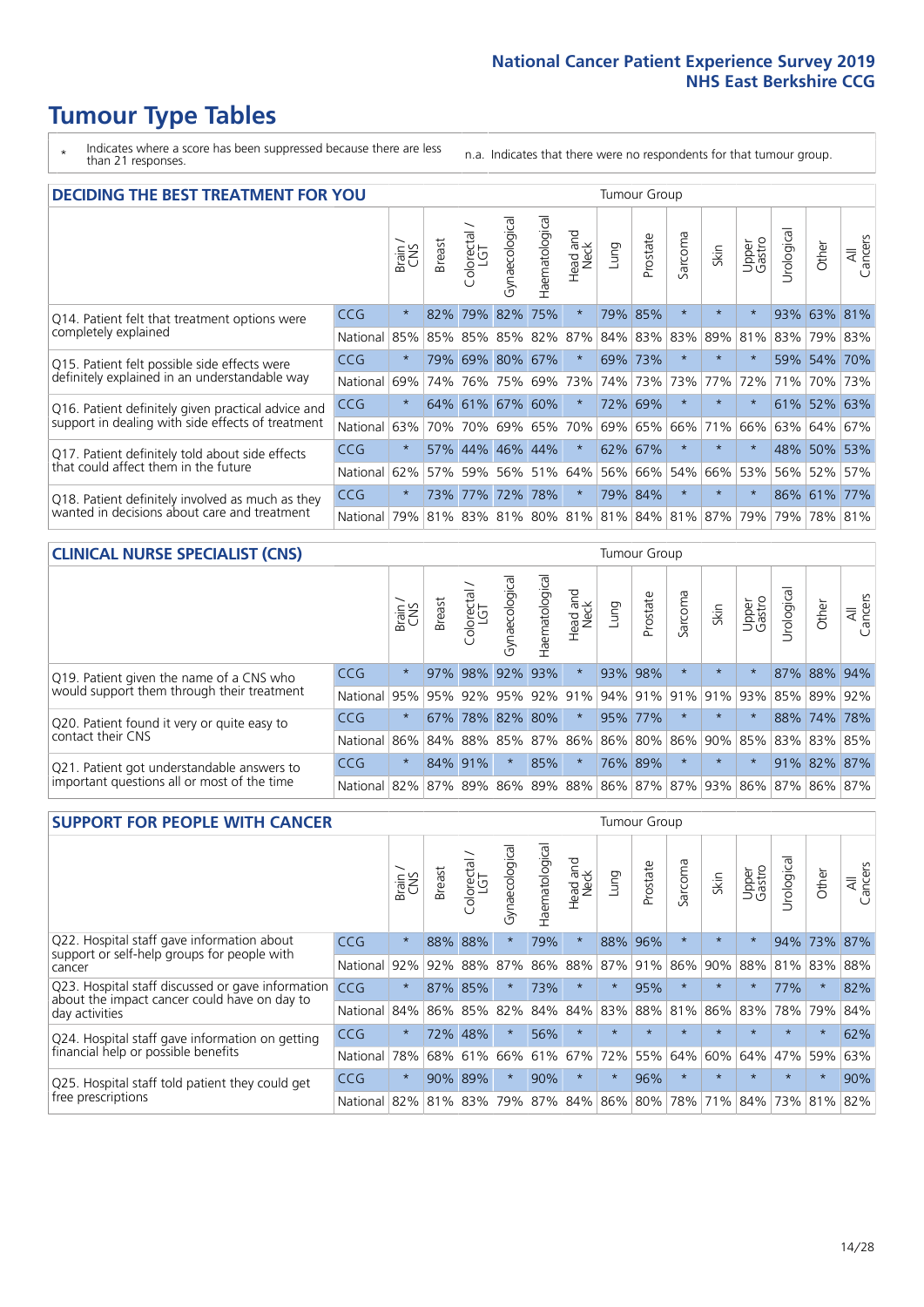- \* Indicates where a score has been suppressed because there are less than 21 responses.
- n.a. Indicates that there were no respondents for that tumour group.

| <b>OPERATIONS</b>                                                                           |            |         |               |            |                   |                |                                 |             |          | Tumour Group |                     |                 |                                  |             |                |  |  |  |
|---------------------------------------------------------------------------------------------|------------|---------|---------------|------------|-------------------|----------------|---------------------------------|-------------|----------|--------------|---------------------|-----------------|----------------------------------|-------------|----------------|--|--|--|
|                                                                                             |            | Brain   | <b>Breast</b> | Colorectal | ত<br>Gynaecologic | Haematological | Head and<br>Neck                | <b>Dung</b> | Prostate | Sarcoma      | Skin                | Upper<br>Gastro | $\overline{\sigma}$<br>Jrologica | Other       | All<br>Cancers |  |  |  |
| Q27. Beforehand, patient had all the information                                            | CCG        | $\star$ |               | 99% 98%    | $\star$           | $\star$        | $\star$                         | $\star$     | $\star$  | $\star$      | $\star$             | $\star$         | 96%                              | $\star$     | 96%            |  |  |  |
| needed about the operation                                                                  | National   | 96%     |               | 97% 96%    |                   |                | 96% 94% 96% 95% 97% 95% 96% 96% |             |          |              |                     |                 |                                  | 95% 95% 96% |                |  |  |  |
| Q28. Afterwards, staff completely explained how<br>operation had gone in understandable way | <b>CCG</b> | $\star$ |               | 81% 81%    | $\star$           | $\star$        | $\star$                         | $\star$     | $\star$  | $\star$      | $\star$             | $\star$         | 71%                              | $\star$     | 75%            |  |  |  |
|                                                                                             | National   | 76%     |               | 79% 83%    |                   |                | 79%   78%   79%                 |             |          |              | 79% 78% 80% 82% 79% |                 |                                  | 76% 77%     | 79%            |  |  |  |

### **HOSPITAL CARE AS AN INPATIENT** Tumour Group

|                                                                                                   |              | Brain   | Breast      | Colorectal /<br>LGT | Gynaecological | Haematological | Head and<br>Neck | Lung        | Prostate | Sarcoma | Skin            | Upper<br>Gastro | Urological | Other   | All<br>Cancers |
|---------------------------------------------------------------------------------------------------|--------------|---------|-------------|---------------------|----------------|----------------|------------------|-------------|----------|---------|-----------------|-----------------|------------|---------|----------------|
| Q30. Hospital staff didn't talk in front of patient                                               | CCG          | $\star$ | 90%         | 86%                 | $\star$        | 91%            | $\star$          | $\star$     | $\star$  | $\star$ | $\star$         | $\star$         | 79%        | $\star$ | 85%            |
| as if patient wasn't there                                                                        | National     | 81%     | 86%         | 81%                 | 83%            | 84%            | 83%              | 81%         | 88%      | 86%     | 86%             | 81%             | 83%        | 82%     | 84%            |
| 031. Patient had confidence and trust in all<br>doctors treating them                             | CCG          | $\star$ | 85% 83%     |                     |                | 84%            | $\star$          | $\star$     | $\star$  | $\star$ | $\star$         |                 | 97%        | $\star$ | 84%            |
|                                                                                                   | National     | 82%     |             | 83% 85%             | 83%            | 82%            |                  | 87% 83%     | 89%      | 86%     | 85%             | 81%             | 85%        | 80%     | 84%            |
| Q32. Patient's family or someone close definitely                                                 | CCG          | $\star$ | 68%         | 83%                 |                | 62%            | $\star$          | $\star$     | $\star$  | $\star$ | $\star$         | $\star$         | 64%        | $\star$ | 69%            |
| felt able to talk to a doctor                                                                     | National     | 67%     | 72%         | 73%                 | 72%            | 74%            | 75%              | 74%         | 72%      | 71%     | 74%             | 73%             | 71%        | 69%     | 72%            |
| Q33. Patient had confidence and trust in all the                                                  | CCG          | $\star$ | 86% 71%     |                     | $\star$        | 84%            | $\star$          | $\star$     | $\star$  | $\star$ | $\star$         | $\star$         | 83%        | $\star$ | 82%            |
| ward nurses treating them                                                                         | National     | 72%     | 73%         | 72%                 | 71%            | 77%            | 75%              | 77%         | 79%      | 74%     | 75%             | 73%             | 77%        | 69%     | 74%            |
| Q34. Patient thought there were always or nearly<br>always enough nurses on duty to care for them | CCG          | $\star$ | 79%         | 74%                 | $\star$        | 84%            | $\star$          | $\star$     | $\star$  | $\star$ | $\star$         | $\star$         | 66%        | $\star$ | 75%            |
|                                                                                                   | National     | 68%     | 64%         | 62%                 | 63%            | 63%            | 65%              | 68%         | 72%      | 65%     | 70%             | 65%             | 66%        | 60%     | 64%            |
| Q35. All hospital staff asked patient what name                                                   | CCG          | $\star$ | 79% 76%     |                     |                | 72%            | $\star$          | $\star$     | $\star$  | $\star$ | $\star$         | $\star$         | 82%        | $\star$ | 73%            |
| they prefer to be called by                                                                       | National     | 68%     | 62%         | 74%                 | 65%            | 72%            | 71%              | 76%         | 72%      | 74%     | 70%             | 78%             | 76%        | 69%     | 71%            |
| Q36. Patient always given enough privacy when                                                     | CCG          | $\star$ | 86%         | 88%                 | $\star$        | 97%            | $\star$          | $\star$     | $\star$  | $\star$ | $\star$         |                 | 83%        | $\star$ | 87%            |
| discussing condition or treatment                                                                 | National     | 78%     |             | 84% 85%             | 81%            | 86%            |                  | 87% 84%     | 88%      | 84%     | 84%             | 84%             | 85%        | 82%     | 85%            |
| Q37. Patient definitely found hospital staff to                                                   | CCG          | $\star$ |             | 51% 61%             | $\star$        | 63%            | $\star$          | $\star$     | $\star$  | $\star$ | $\star$         | $\star$         | $\star$    | $\star$ | 56%            |
| discuss worries or fears during their inpatient visit                                             | National     | 45%     |             | 51% 55%             | 51%            |                | 56% 52%          | 49%         | 53%      | 54%     | 51%             | 53%             | 49%        | 46%     | 52%            |
| Q38. Hospital staff definitely did everything they                                                | CCG          | $\star$ | 83% 93%     |                     | $\star$        | 78%            | $\star$          | $\star$     | $\star$  | $\star$ | $\star$         | $\star$         | 96%        | $\star$ | 84%            |
| could to help control pain                                                                        | National     | 85%     | 83%         | 84%                 | 82%            | 82%            | 80%              | 84%         | 85%      | 83%     | 85%             | 82%             | 81%        | 82%     | 83%            |
| Q39. Patient always felt they were treated with                                                   | CCG          | $\star$ | 90% 88%     |                     |                | 91%            | $\star$          | $\star$     | $\star$  | $\star$ | $\star$         |                 | 97%        | $\star$ | 91%            |
| respect and dignity while in hospital                                                             | National     | 85%     |             | 87% 87%             | 85%            |                |                  | 89% 87% 88% | 91%      | 89%     | 89%             | 88%             | 90% 86%    |         | 88%            |
| Q40. Patient given clear written information<br>about what should or should not do after leaving  | CCG          | $\star$ | 96%         | 90%                 | $\star$        | 80%            | $\star$          | $\star$     | $\star$  | $\star$ | $\star$         | $\star$         | 93%        | $\star$ | 91%            |
| hospital                                                                                          | National     | 80%     | 89%         | 86%                 | 86%            |                |                  | 83% 87% 82% | 91%      | 85%     | 90%             | 82%             | 87% 83%    |         | 86%            |
| Q41. Hospital staff told patient who to contact<br>if worried about condition or treatment after  | CCG          | $\star$ | 100% 95%    |                     | $\star$        | 100%           | $\star$          | $\star$     | $\star$  | $\star$ | $\star$         |                 | 100%       | $\star$ | 98%            |
| leaving hospital                                                                                  | National 94% |         | 95% 95% 93% |                     |                |                |                  | 96% 93% 92% |          |         | 96% 94% 95% 92% |                 |            | 92% 93% | 94%            |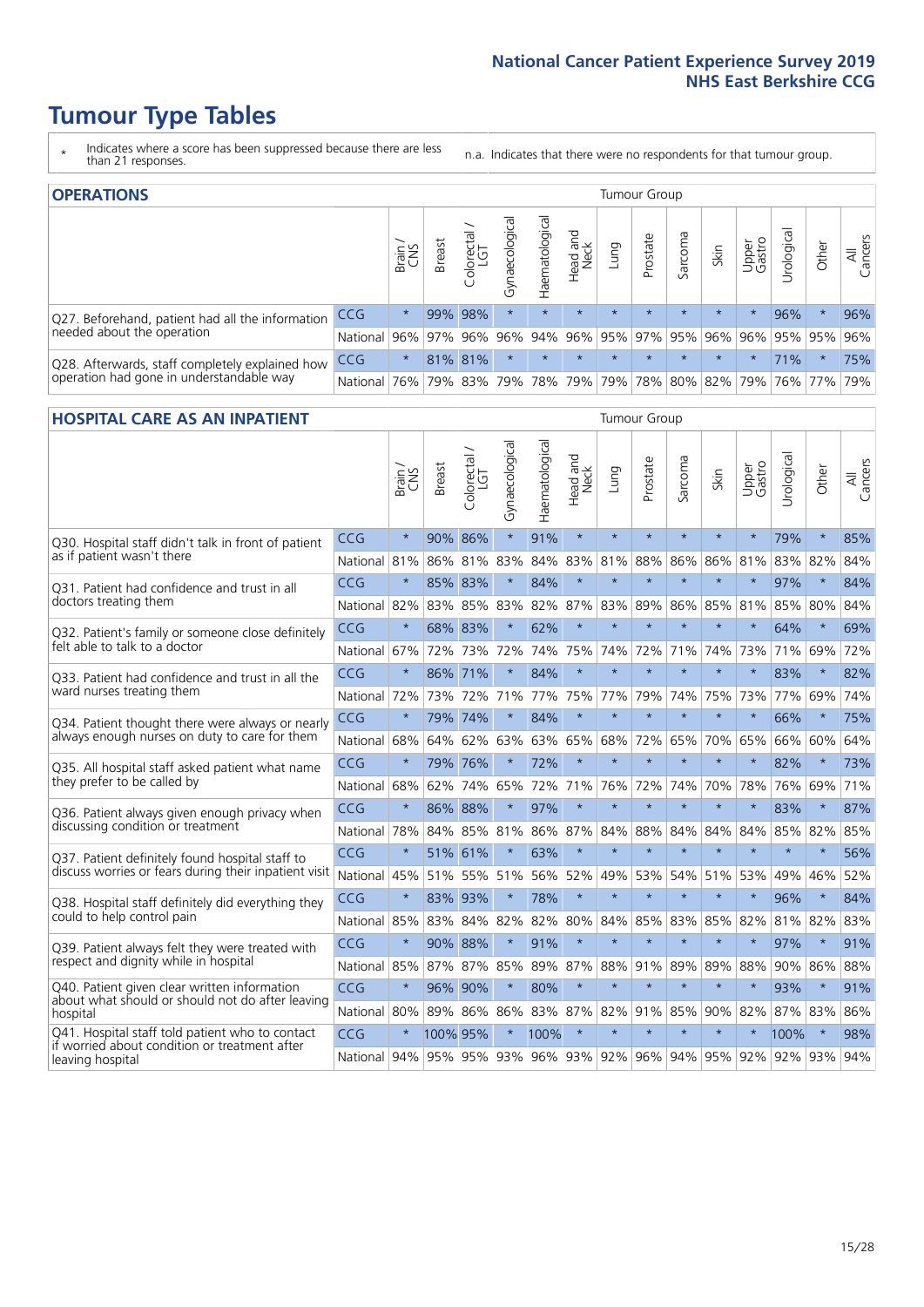- \* Indicates where a score has been suppressed because there are less than 21 responses.
- n.a. Indicates that there were no respondents for that tumour group.

| <b>HOSPITAL CARE AS A DAY PATIENT / OUTPATIENT</b><br><b>Tumour Group</b>                                             |            |         |               |                            |                |                |                                |         |          |              |         |                 |            |         |                |
|-----------------------------------------------------------------------------------------------------------------------|------------|---------|---------------|----------------------------|----------------|----------------|--------------------------------|---------|----------|--------------|---------|-----------------|------------|---------|----------------|
|                                                                                                                       |            | Brain   | <b>Breast</b> | ╮<br>olorectal<br>LGT<br>Ū | Gynaecological | Haematological | <b>Bad and</b><br>Neck<br>Head | Lung    | Prostate | arcoma<br>ιñ | Skin    | Upper<br>Gastro | Urological | Other   | All<br>Cancers |
| Q43. Patient definitely found hospital staff to                                                                       | CCG        | $\star$ | 64%           | 70%                        | 68%            | 64%            | $\star$                        | 61%     | 74%      | $\star$      | $\star$ | $\star$         | 63%        | 55%     | 66%            |
| discuss worries or fears during their outpatient or<br>day case visit                                                 | National   | 66%     | 68%           | 73%                        | 70%            | 73%            | 72%                            | 70%     | 74%      | 72%          | 72%     | 71%             | 67%        | 68%     | 71%            |
| Q44. Cancer doctor had the right documents at<br>patient's last outpatient appointment                                | CCG        | $\star$ | 98%           | 91%                        | 96%            | 98%            | $\star$                        | 96%     | 98%      | $\star$      |         |                 | 92%        | 88%     | 96%            |
|                                                                                                                       | National   | 94%     | 96%           | 96%                        | 96%            | 97%            | 96%                            | 96%     | 96%      | 96%          | 96%     | 94%             | 96%        | 95%     | 96%            |
| Q46. Beforehand patient completely had                                                                                | <b>CCG</b> | $\star$ | 92%           | $\star$                    | $\star$        |                | $\star$                        | $\star$ | 93%      | $\star$      | n.a.    | $\star$         | $\star$    | $\star$ | 91%            |
| all information needed about radiotherapy<br>treatment                                                                | National   | 91%     | 88%           | 83%                        | 88%            | 84%            | 86%                            | 86%     | 88%      | 88%          | 84%     | 86%             | 83%        | 84%     | 86%            |
| Q47. Patient completely given understandable                                                                          | CCG        | $\star$ | 60%           | $\star$                    |                |                | $\star$                        | $\star$ | 65%      | $\star$      | n.a.    | $\star$         | $\star$    | $\ast$  | 60%            |
| information about whether radiotherapy was<br>working                                                                 | National   | 56%     | 60%           | 57%                        | 61%            | 62%            | 63%                            | 59%     | 60%      | 67%          | 57%     | 52%             | 59%        | 59%     | 60%            |
| Q49. Beforehand patient completely had all                                                                            | <b>CCG</b> | $\star$ | 87%           | 90%                        | $\star$        | 87%            | $\star$                        | $\star$ | $\star$  | $\star$      | $\star$ | $\star$         | $\star$    | $\star$ | 86%            |
| information needed about chemotherapy<br>treatment                                                                    | National   | 80%     | 82%           | 86%                        | 87%            | 85%            | 79%                            | 84%     | 86%      | 86%          | 90%     | 84%             | 85%        | 85%     | 84%            |
| Q50. Patient given enough information about<br>whether chemotherapy was working in a<br>completely understandable way | <b>CCG</b> | $\star$ | 53%           | 68%                        | $\star$        | 69%            | $\star$                        | $\star$ | $\star$  | $\star$      | $\star$ | $\star$         | $\star$    | $\star$ | 64%            |
|                                                                                                                       | National   | 54%     | 62%           | 64%                        | 68%            | 75%            |                                | 57% 67% | 66%      | 71%          | 79%     | 61%             | 68%        | 69%     | 68%            |

#### **HOME CARE AND SUPPORT** Tumour Group

|                                                                                                                   |            | Brain   | <b>Breast</b> | olorectal<br>LGT<br>Ü | ᢛ<br>Gynaecologic | Haematological | ad and<br>Neck<br>Head | Lung    | Prostate | Sarcoma | Skin    | Upper<br>Gastro | Urological  | Other   | All<br>Cancers |
|-------------------------------------------------------------------------------------------------------------------|------------|---------|---------------|-----------------------|-------------------|----------------|------------------------|---------|----------|---------|---------|-----------------|-------------|---------|----------------|
| Q51. Hospital staff definitely gave family or<br>someone close all the information needed to<br>help care at home | <b>CCG</b> | $\star$ |               | 58% 65%               |                   | 55% 64%        | $\star$                |         | 56% 60%  |         | $\star$ | $\star$         |             | 52% 50% | 59%            |
|                                                                                                                   | National   | 58%     |               | 58% 63%               | 57%               | 62%            | 67%                    | 59%     | 61%      |         | 62% 65% | 60%             | 59%         | 55%     | 60%            |
| Q52. Patient definitely given enough support<br>from health or social services during treatment                   | <b>CCG</b> | $\star$ |               | 54% 69%               | $\star$           | 54%            | $\star$                | $\star$ | 36%      | $\star$ | $\star$ | $\star$         | $\star$     | $\star$ | 52%            |
|                                                                                                                   | National   | 42%     | 52%           | 60%                   |                   | 45% 51%        | 59%                    | 50%     | 48%      |         | 53% 57% |                 | 54% 48% 51% |         | 52%            |
| Q53. Patient definitely given enough support<br>from health or social services after treatment                    | <b>CCG</b> | $\star$ |               | 34% 57%               | $\star$           | $\star$        | $\star$                | $\star$ | $\star$  | $\star$ | $\star$ | $\star$         | $\star$     | $\star$ | 41%            |
|                                                                                                                   | National   | 39%     |               | 41% 53%               | 39%               | 43%            | 56%                    | 40%     | 46%      |         | 48% 59% | 47%             | 44%         | 44%     | 45%            |

| <b>CARE FROM YOUR GENERAL PRACTICE</b>                                                                     |              |               |               |                   |                 |                | Tumour Group     |          |          |         |             |                 |                                         |              |                |
|------------------------------------------------------------------------------------------------------------|--------------|---------------|---------------|-------------------|-----------------|----------------|------------------|----------|----------|---------|-------------|-----------------|-----------------------------------------|--------------|----------------|
|                                                                                                            |              | Brain.<br>CNS | <b>Breast</b> | Colorectal<br>LGT | Gynaecological  | Haematological | Head and<br>Neck | Lung     | Prostate | Sarcoma | Skin        | Upper<br>Gastro | Urological                              | Other        | All<br>Cancers |
| Q54. GP given enough information about<br>patient's condition and treatment                                | <b>CCG</b>   | $\star$       |               |                   | 98% 96% 95% 95% |                | $\star$          | 100% 96% |          | $\star$ | $\star$     | $\star$         |                                         | 100% 96% 97% |                |
|                                                                                                            | National 91% |               |               |                   | 96% 95% 95%     |                |                  |          |          |         |             |                 | 96% 94% 94% 96% 94% 96% 93% 95% 94% 95% |              |                |
| Q55. General practice staff definitely did<br>everything they could to support patient during<br>treatment | <b>CCG</b>   | $\star$       |               | 56% 54%           | $\star$         | 46%            | $\star$          |          | 62% 58%  | $\star$ | $\star$     | $\star$         | 72%                                     | $\star$      | 57%            |
|                                                                                                            | National 55% |               |               | 58% 59%           | 56%             |                | 56% 59%          |          | 56% 64%  |         | 56% 65% 59% |                 |                                         | 59% 55%      | 58%            |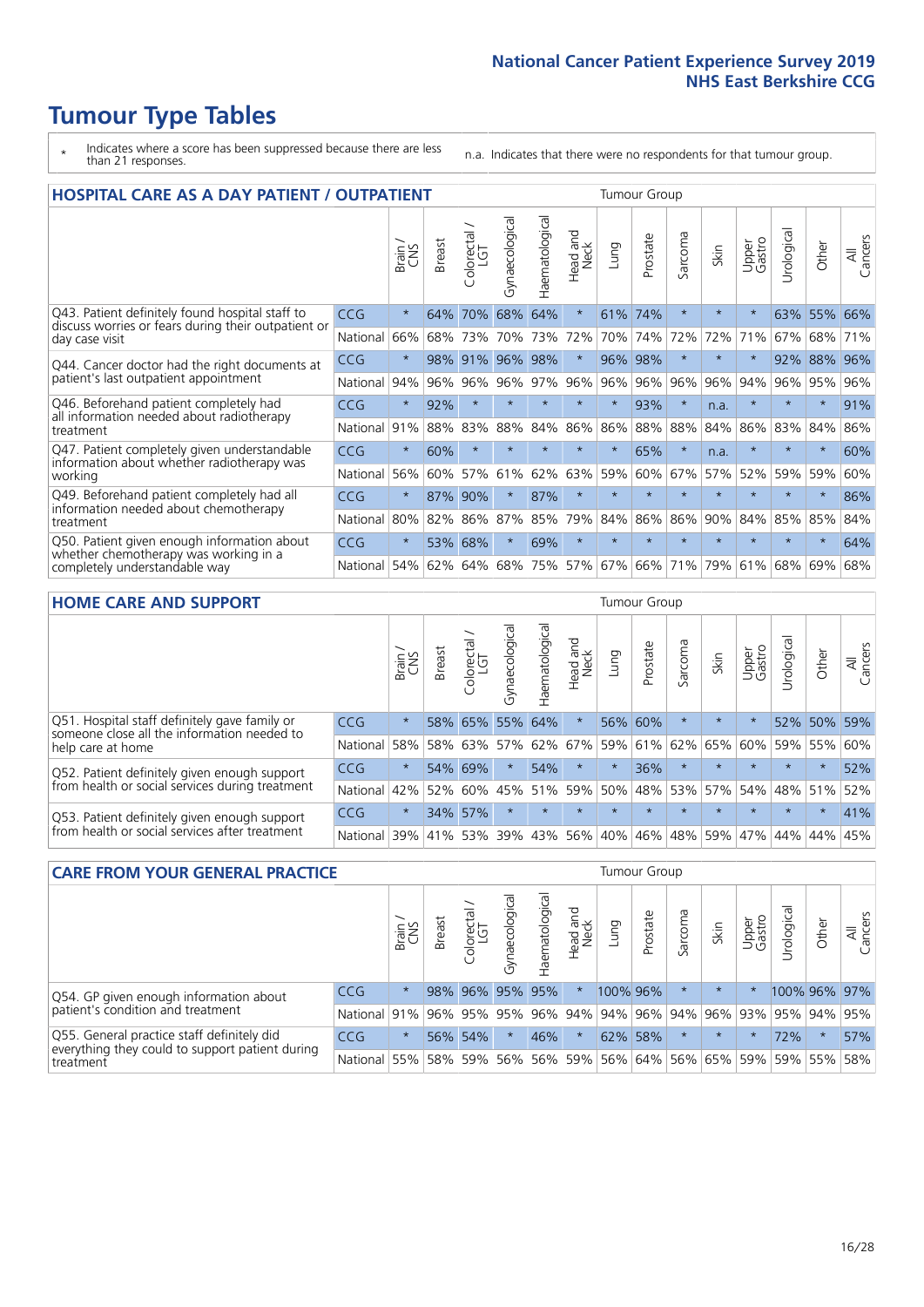- \* Indicates where a score has been suppressed because there are less than 21 responses.
- n.a. Indicates that there were no respondents for that tumour group.

#### **YOUR OVERALL NHS CARE** THE TWO CONTROLLER THE THE THROUP CHANGE THE TUMOUR GROUP

|                                                                 |            | Brain   | <b>Breast</b> | Colorectal | Gynaecological  | Haematological | aad and<br>Neck<br>Head | Lung    | Prostate | Sarcoma | Skin    | Upper<br>Gastro | Urological | Other   | All<br>Cancers |
|-----------------------------------------------------------------|------------|---------|---------------|------------|-----------------|----------------|-------------------------|---------|----------|---------|---------|-----------------|------------|---------|----------------|
| Q56. Different people treating and caring for                   | <b>CCG</b> | $\star$ | 73%           | 68%        | 63%             | 64%            | $\star$                 | 86%     | 79%      | $\star$ | $\star$ |                 | 77%        | 68%     | 72%            |
| patient always work well together to give best<br>possible care | National   | 60%     |               | 73% 73%    | 69%             | 75%            | 73%                     | 73% 75% |          | 70%     | 79%     | 69%             | 74%        | 68%     | 73%            |
| Q57. Patient given a care plan                                  | <b>CCG</b> | $\star$ |               | 52% 37%    |                 | 22%            | $\star$                 | 48% 50% |          | $\star$ | $\star$ |                 | 42%        | 36% 40% |                |
|                                                                 | National   | 36%     | 41%           | 40%        | 34%             | 36%            | 39%                     | 36%     | 40%      | 34%     | 44%     | 36%             | 33%        | 31%     | 38%            |
| Q58. Overall the administration of care was good                | <b>CCG</b> | $\star$ | 94%           | 88%        | 88%             | 92%            | $\star$                 | 93% 91% |          | $\star$ | $\star$ |                 | 89%        | 86%     | 91%            |
| or very good                                                    | National   | 85%     | $90\%$        | 88%        | 87%             | 91%            | 90%                     | $90\%$  | 88%      | 88%     | 90%     | 86%             | 85%        | 87% 89% |                |
| Q59. Patient felt length of time for attending                  | <b>CCG</b> | $\star$ |               |            | 69% 71% 56% 62% |                | $\star$                 | 68% 74% |          | $\star$ | $\star$ | $\star$         |            | 87% 55% | 69%            |
| clinics and appointments for cancer was about<br>right          | National   | 58%     | 68%           | 73%        | 66%             | 66%            | 71%                     | 71%     | 76%      | 68%     | 73%     | 66%             | 75%        | 64%     | 69%            |
| Q60. Someone discussed with patient whether                     | <b>CCG</b> | $\star$ | 14%           | 20%        | 57%             | 35%            | $\star$                 | 19%     | 22%      | $\star$ | $\star$ | $\star$         | 9%         | 38%     | 24%            |
| they would like to take part in cancer research                 | National   | 42%     | 30%           | 32%        | 31%             | 33%            | 21%                     | 34%     | 31%      | 36%     | 20%     | 36%             | 21%        | 32%     | 30%            |
| Q61. Patient's average rating of care scored from               | <b>CCG</b> | $\star$ | 8.7           | 8.6        | 8.7             | 8.6            | $\star$                 | 8.7     | 8.7      | $\star$ | $\star$ | $\star$         | 8.7        | 8.3     | 8.7            |
| very poor to very good                                          | National   | 8.6     | 8.9           | 8.8        | 8.7             | 8.9            | 8.8                     | 8.8     | 8.8      | 8.8     | 8.9     | 8.7             | 8.7        | 8.7     | 8.8            |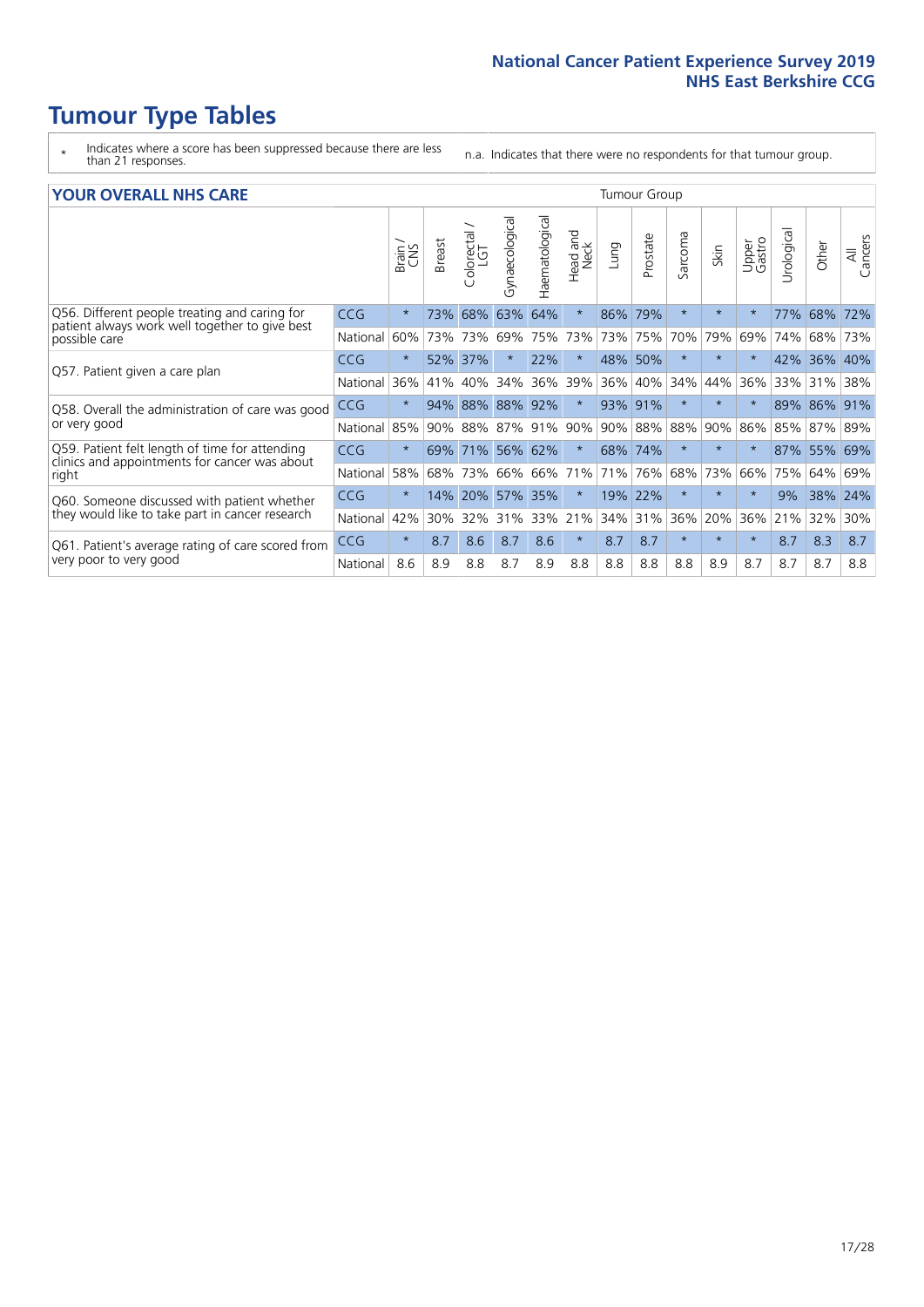### **Year on Year Charts**





#### **DIAGNOSTIC TESTS**





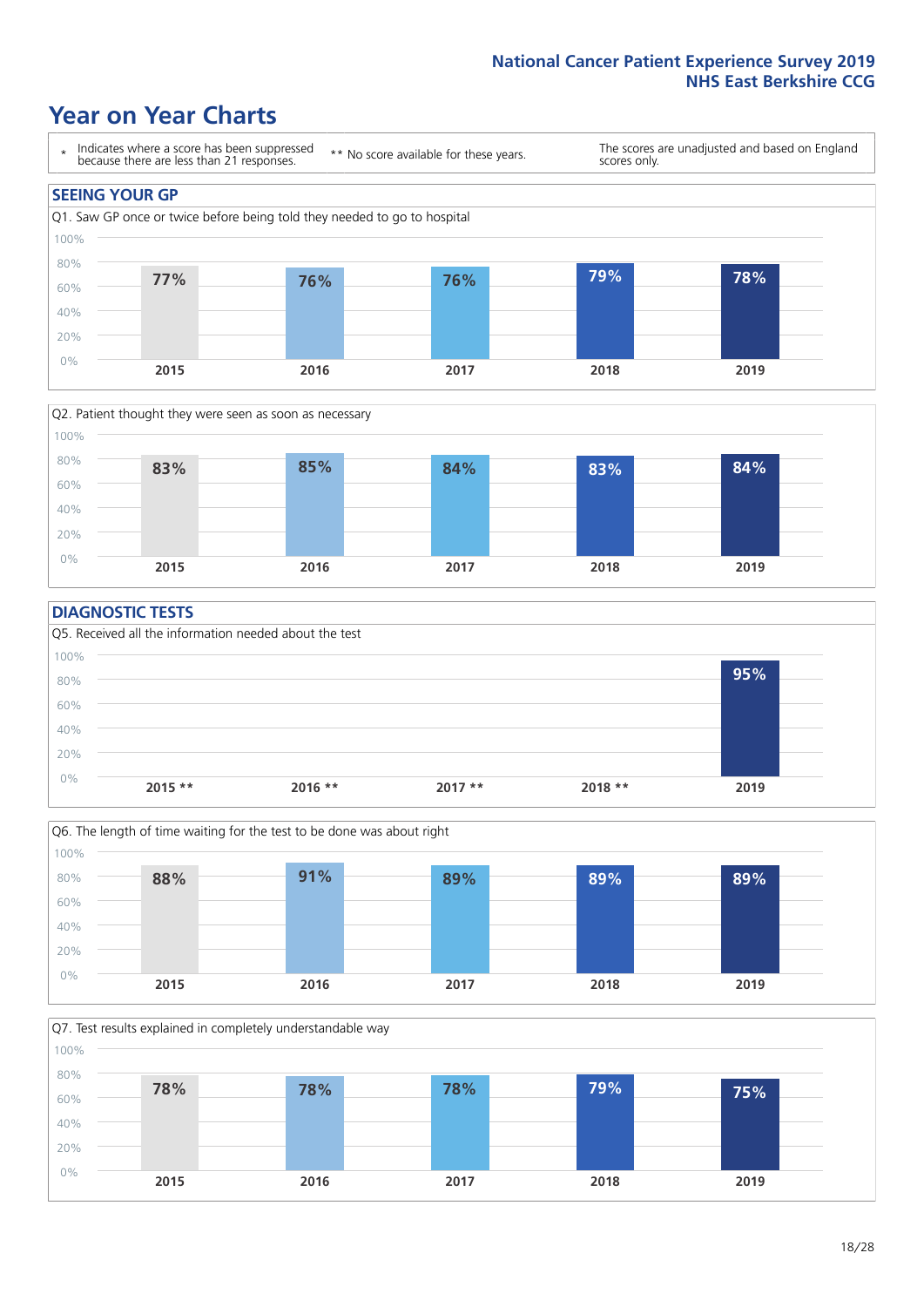### **Year on Year Charts**

\* Indicates where a score has been suppressed because there are less than 21 responses.

\*\* No score available for these years.

The scores are unadjusted and based on England scores only.









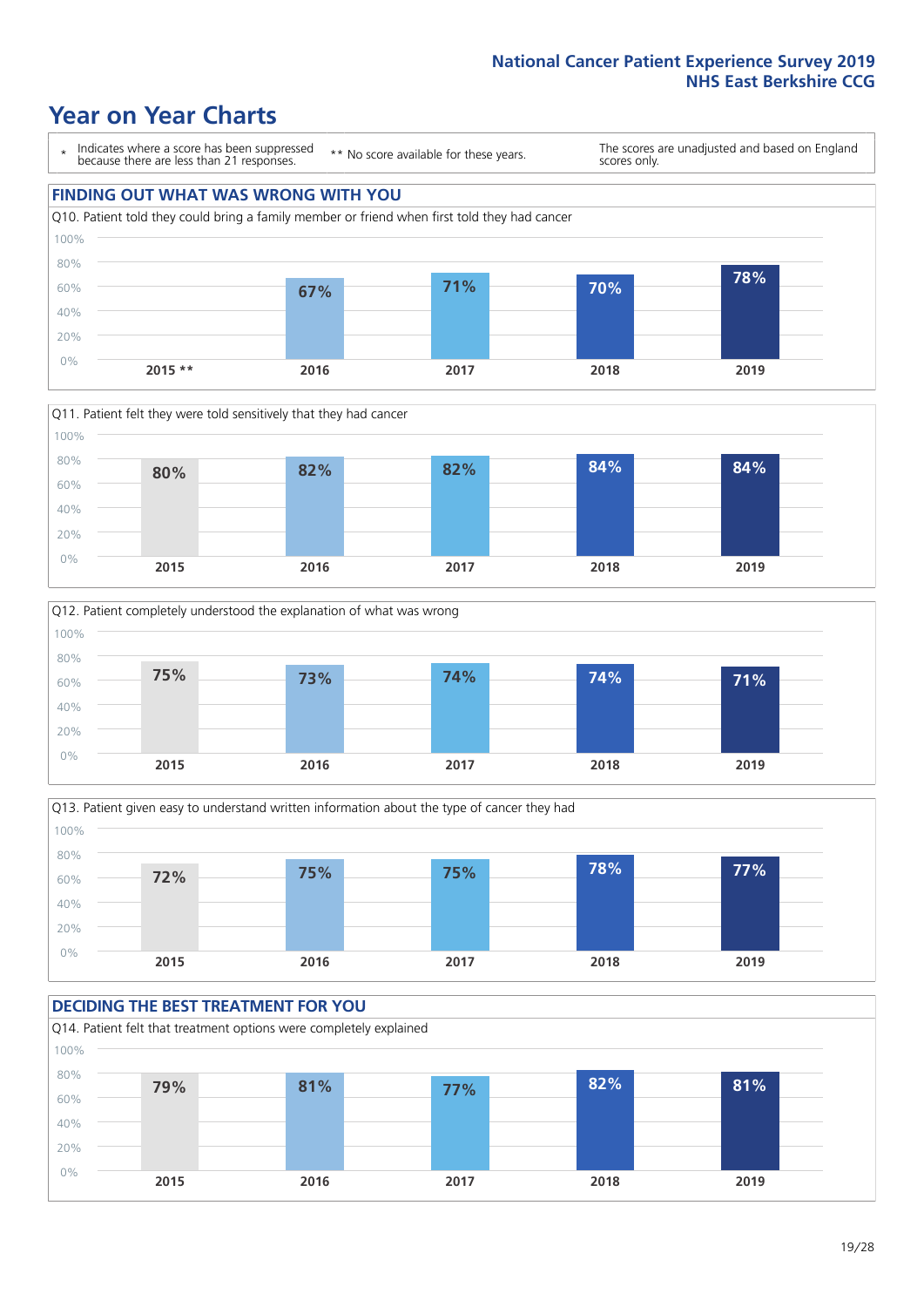### **Year on Year Charts**







Q18. Patient definitely involved as much as they wanted in decisions about care and treatment  $0%$ 20% 40% 60% 80% 100% **2015 \*\* 2016 \*\* 2017 \*\* 2018 \*\* 2019 77%**

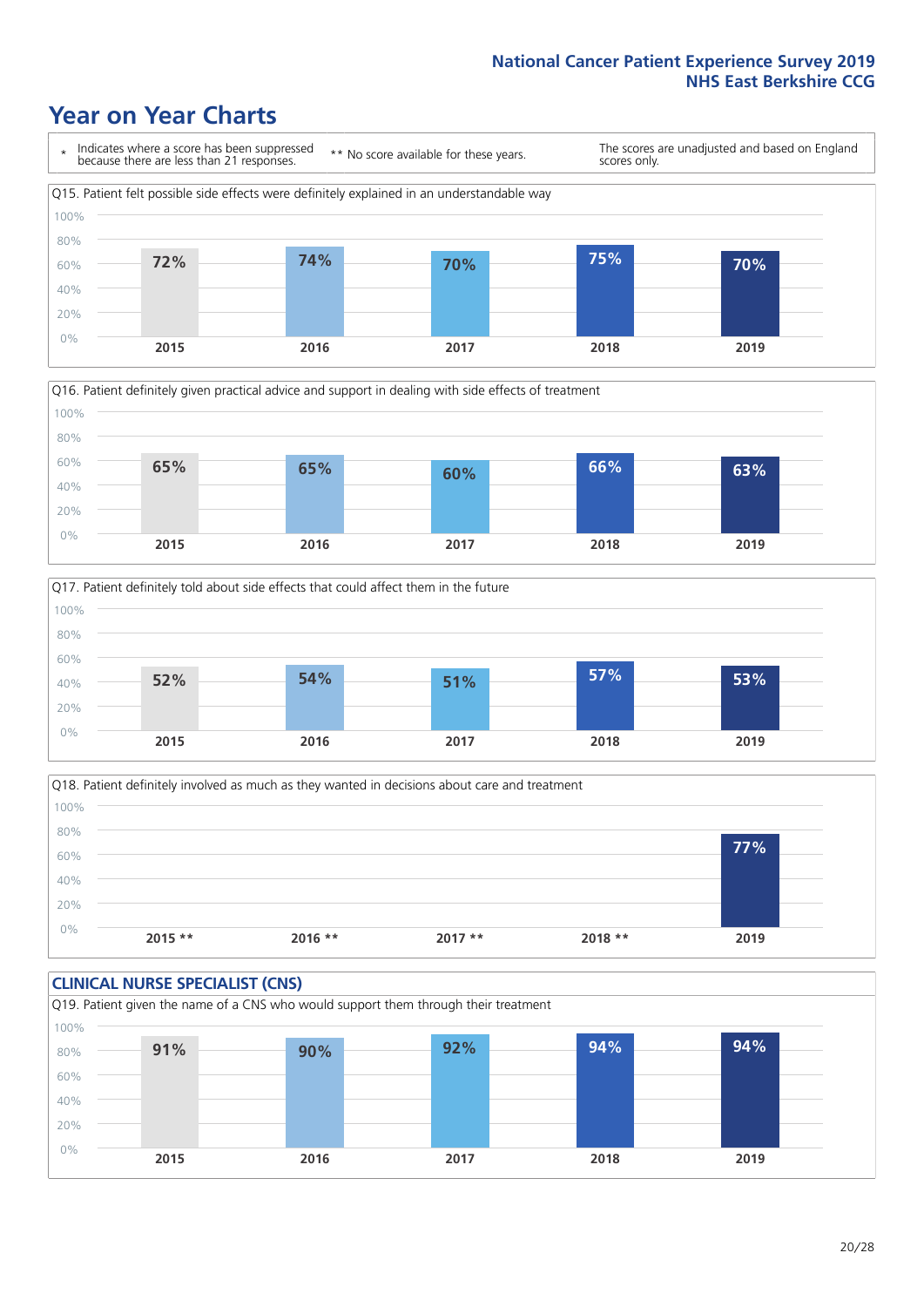### **Year on Year Charts**











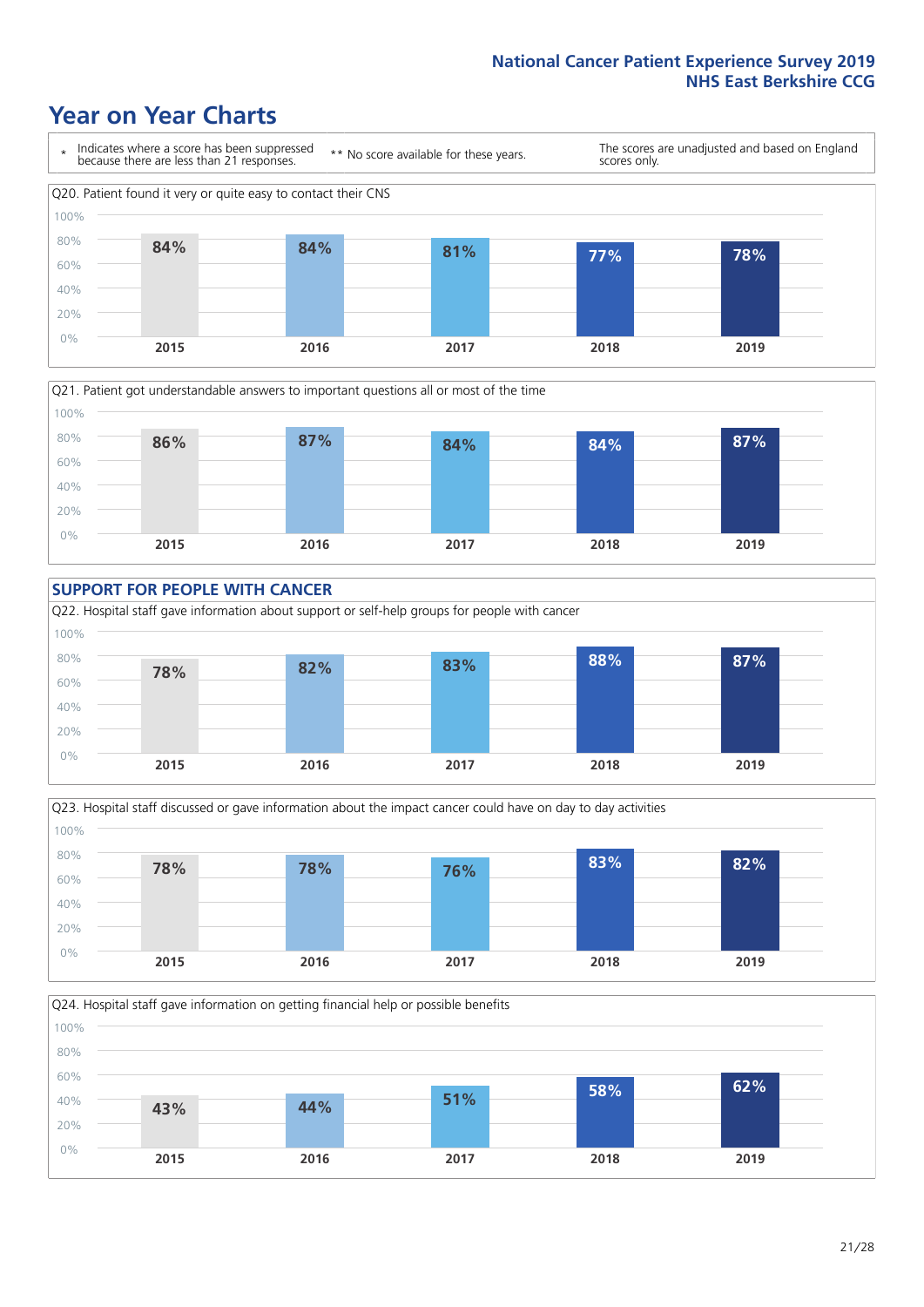### **Year on Year Charts**



#### **OPERATIONS**





### **HOSPITAL CARE AS AN INPATIENT** Q30. Hospital staff didn't talk in front of patient as if patient wasn't there 0% 20% 40% 60% 80% 100% **2015 \*\* 2016 \*\* 2017 \*\* 2018 \*\* 2019 85%**

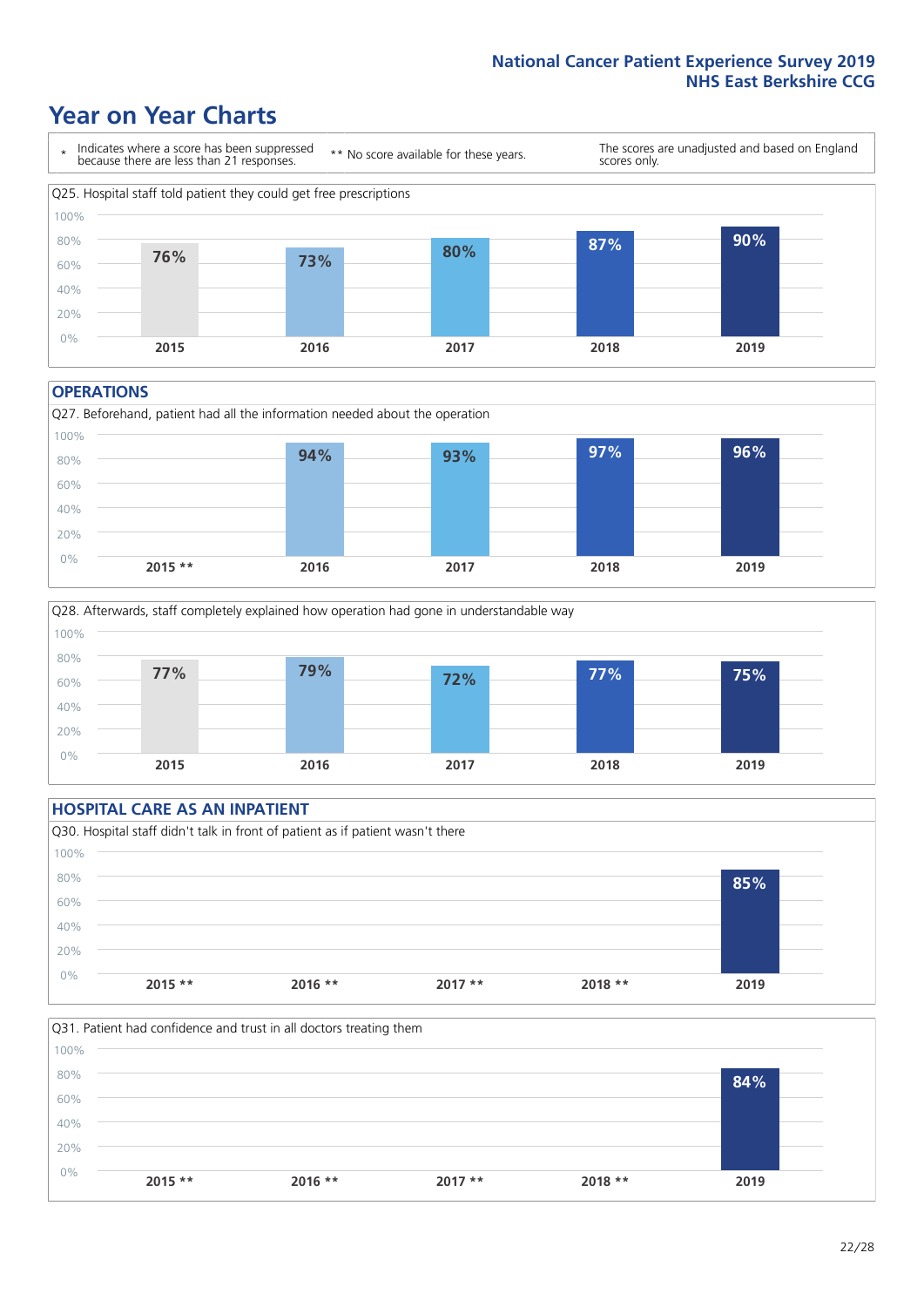### **Year on Year Charts**









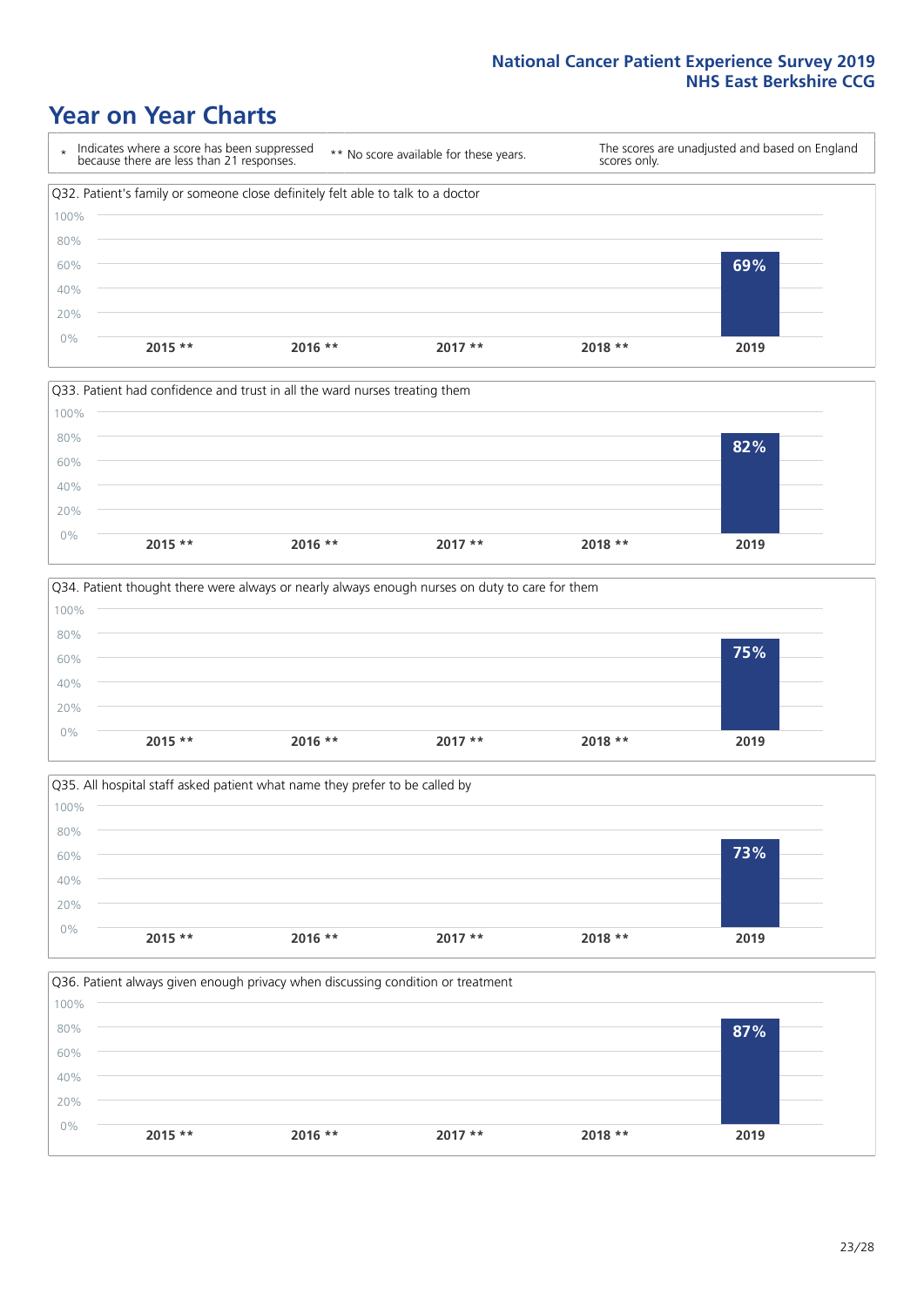### **Year on Year Charts**

\* Indicates where a score has been suppressed because there are less than 21 responses. \*\* No score available for these years. The scores are unadjusted and based on England scores only. Q37. Patient definitely found hospital staff to discuss worries or fears during their inpatient visit 0% 20% 40% 60% 80% 100% **2015 \*\* 2016 \*\* 2017 \*\* 2018 \*\* 2019 56%**







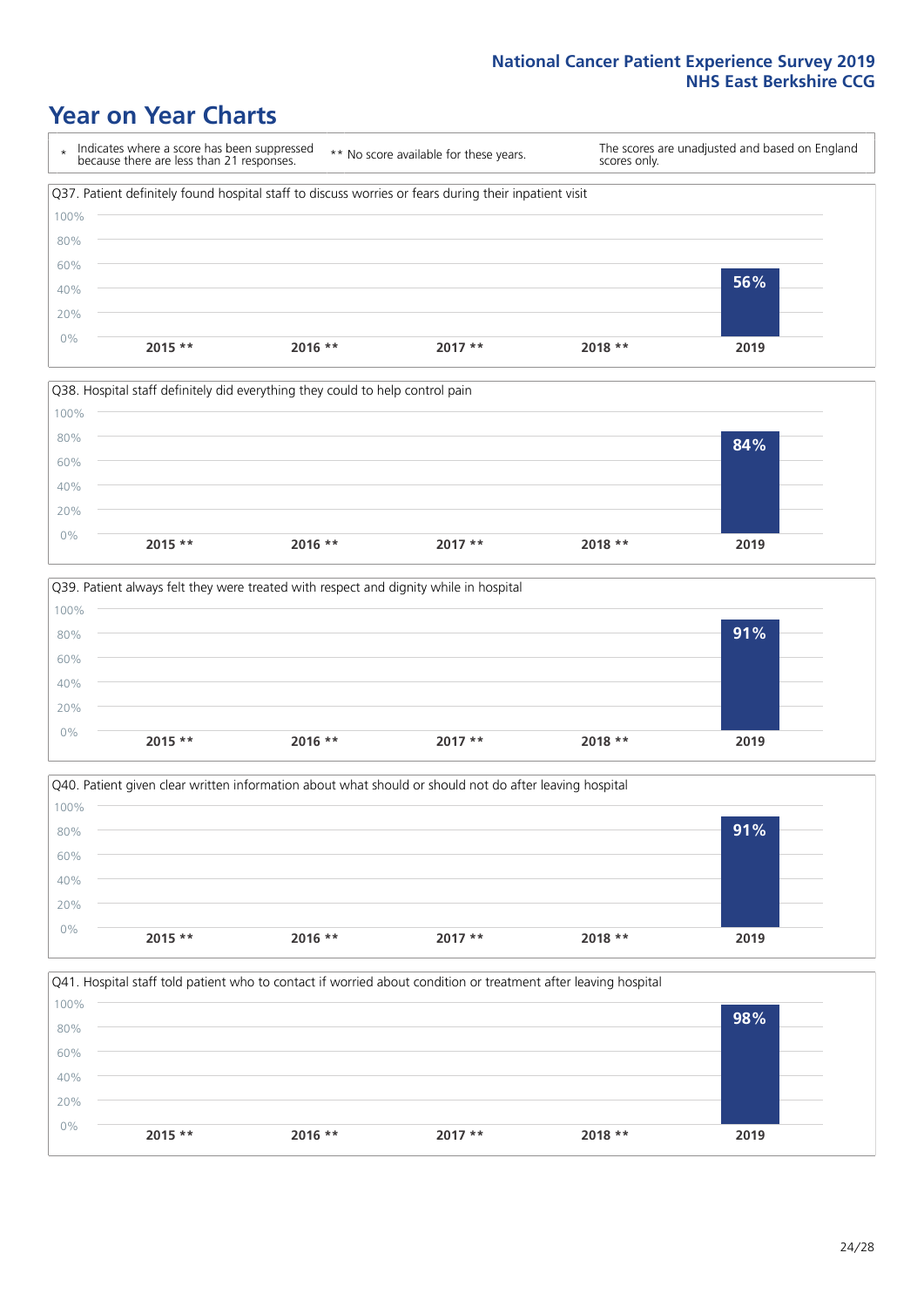### **Year on Year Charts**

\* Indicates where a score has been suppressed because there are less than 21 responses.

\*\* No score available for these years.

The scores are unadjusted and based on England scores only.

### **HOSPITAL CARE AS A DAY PATIENT / OUTPATIENT**









Q49. Beforehand patient completely had all information needed about chemotherapy treatment 0% 20% 40% 60% 80% 100% **2015 2016 2017 2018 2019 84% 82% 78% 80% 86%**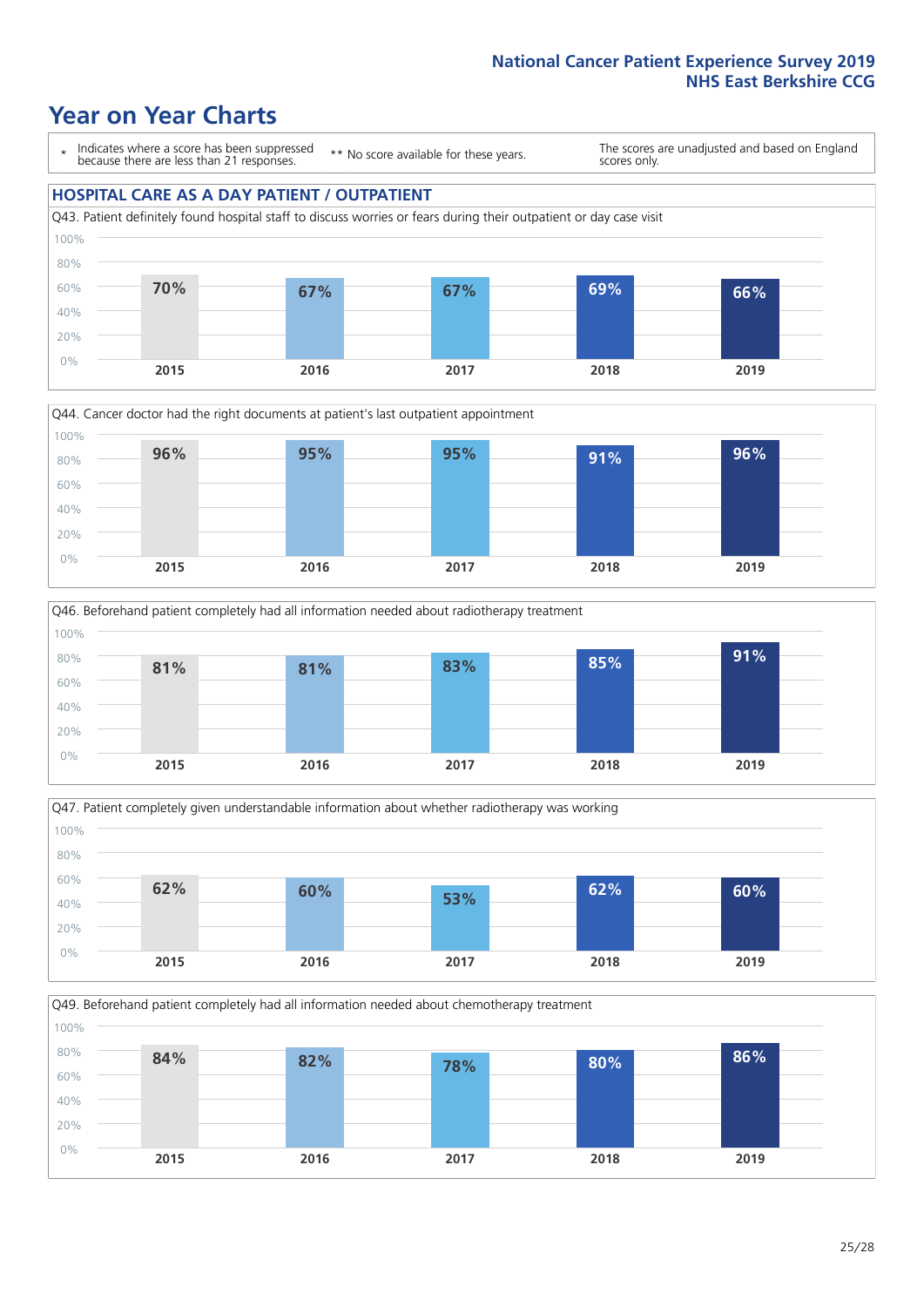### **Year on Year Charts**

\* Indicates where a score has been suppressed because there are less than 21 responses. \*\* No score available for these years. The scores are unadjusted and based on England scores only. Q50. Patient given enough information about whether chemotherapy was working in a completely understandable way 0% 20% 40% 60% 80% 100% **2015 2016 2017 2018 2019 68% 69% 63% 66% 64%**

#### **HOME CARE AND SUPPORT**







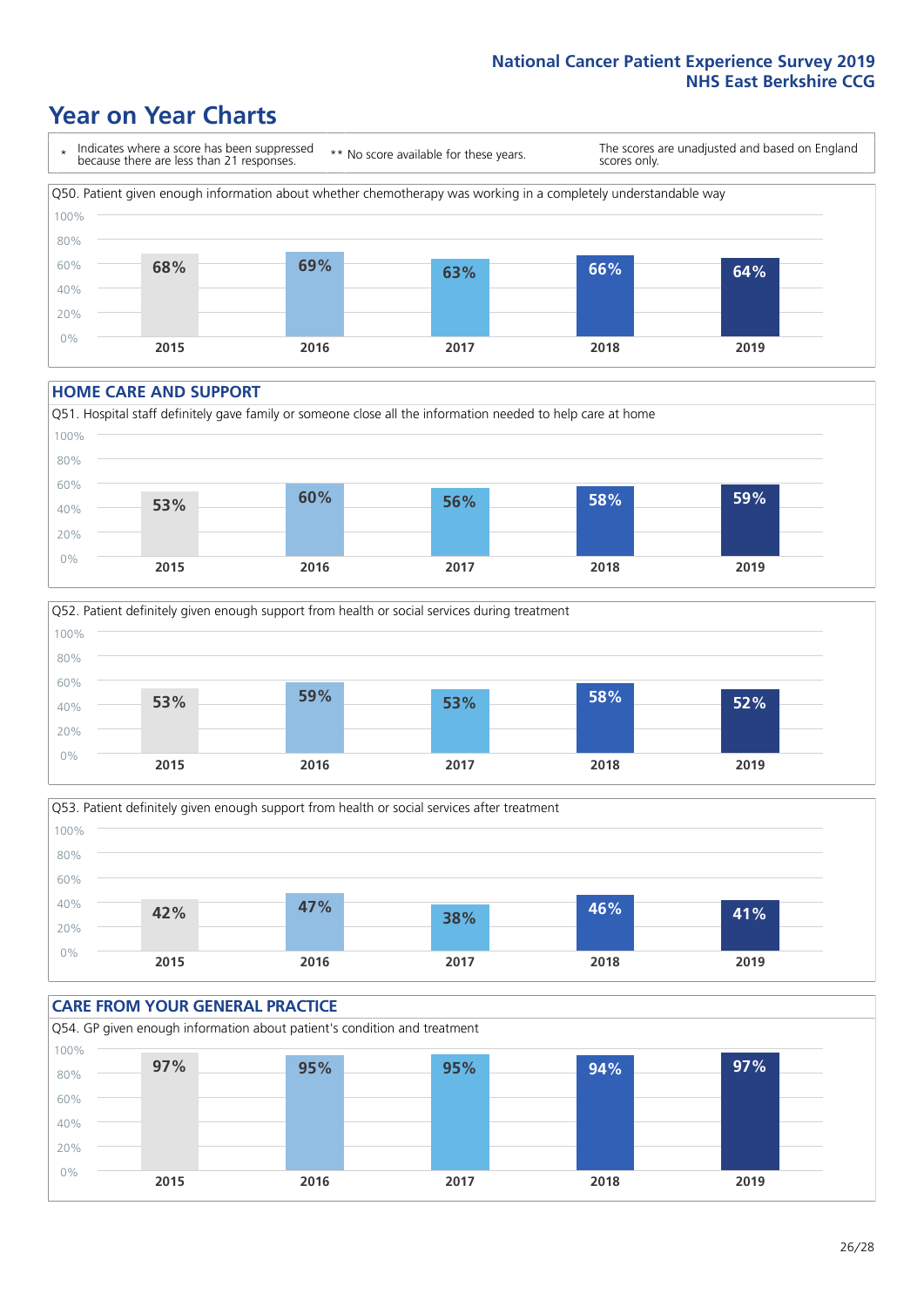### **Year on Year Charts**

\* Indicates where a score has been suppressed because there are less than 21 responses.

\*\* No score available for these years.

The scores are unadjusted and based on England scores only.



#### **YOUR OVERALL NHS CARE**







Q59. Patient felt length of time for attending clinics and appointments for cancer was about right 100%